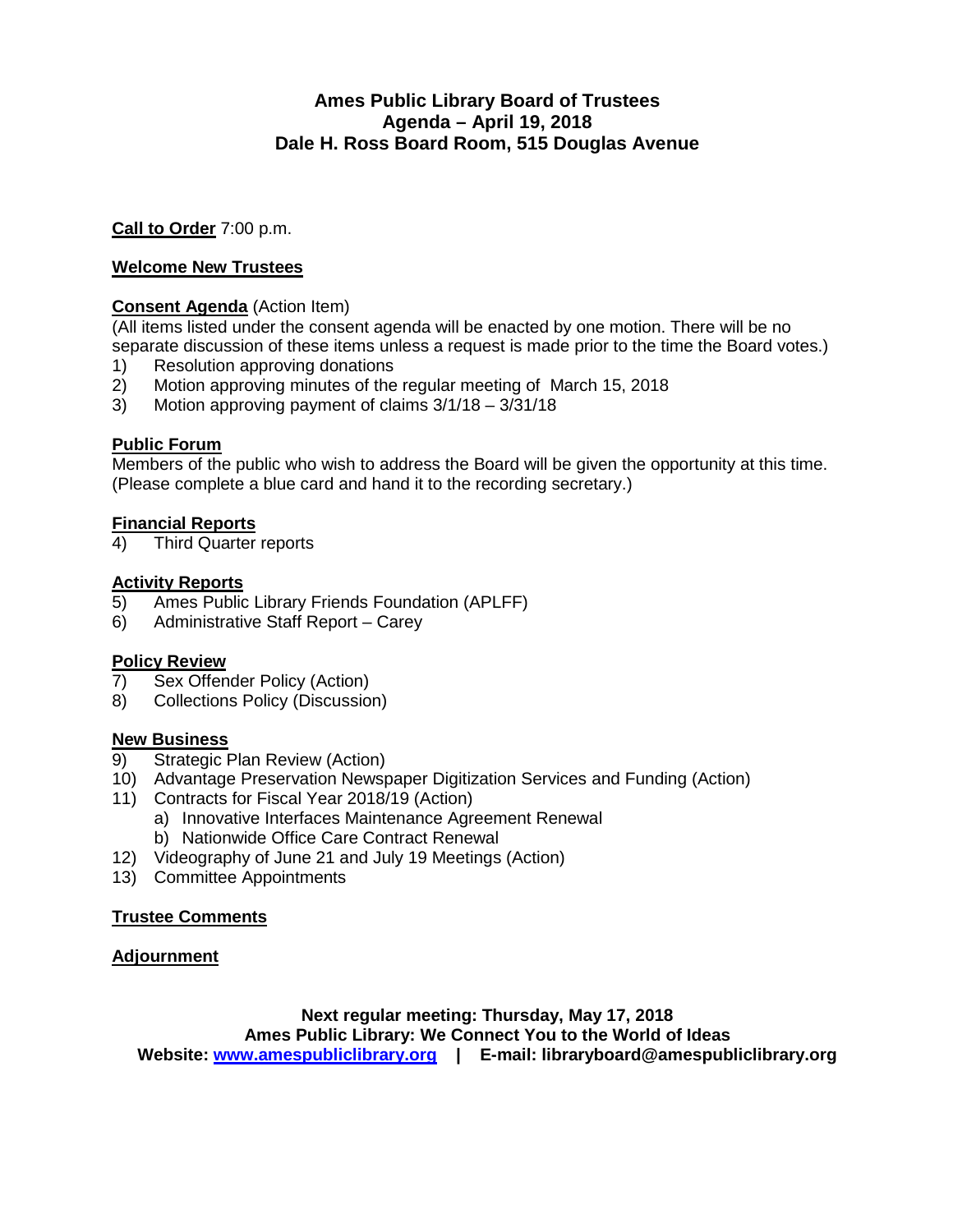## **Donations**

#### **BOARD OF TRUSTEES AMES PUBLIC LIBRARY APRL 19, 2018**

Be it resolved that the Board of Trustees, Ames Public Library, accepts the following donations:

| 1) From Ames Noon Kiwanis for the INSPIRE program\$1,000.00                  |  |
|------------------------------------------------------------------------------|--|
|                                                                              |  |
|                                                                              |  |
| 4) In memory of Joan Mohler from                                             |  |
|                                                                              |  |
|                                                                              |  |
| 5) In memory of Janet Klaas from Fern Kupfer on behalf of Janet's book club, |  |
|                                                                              |  |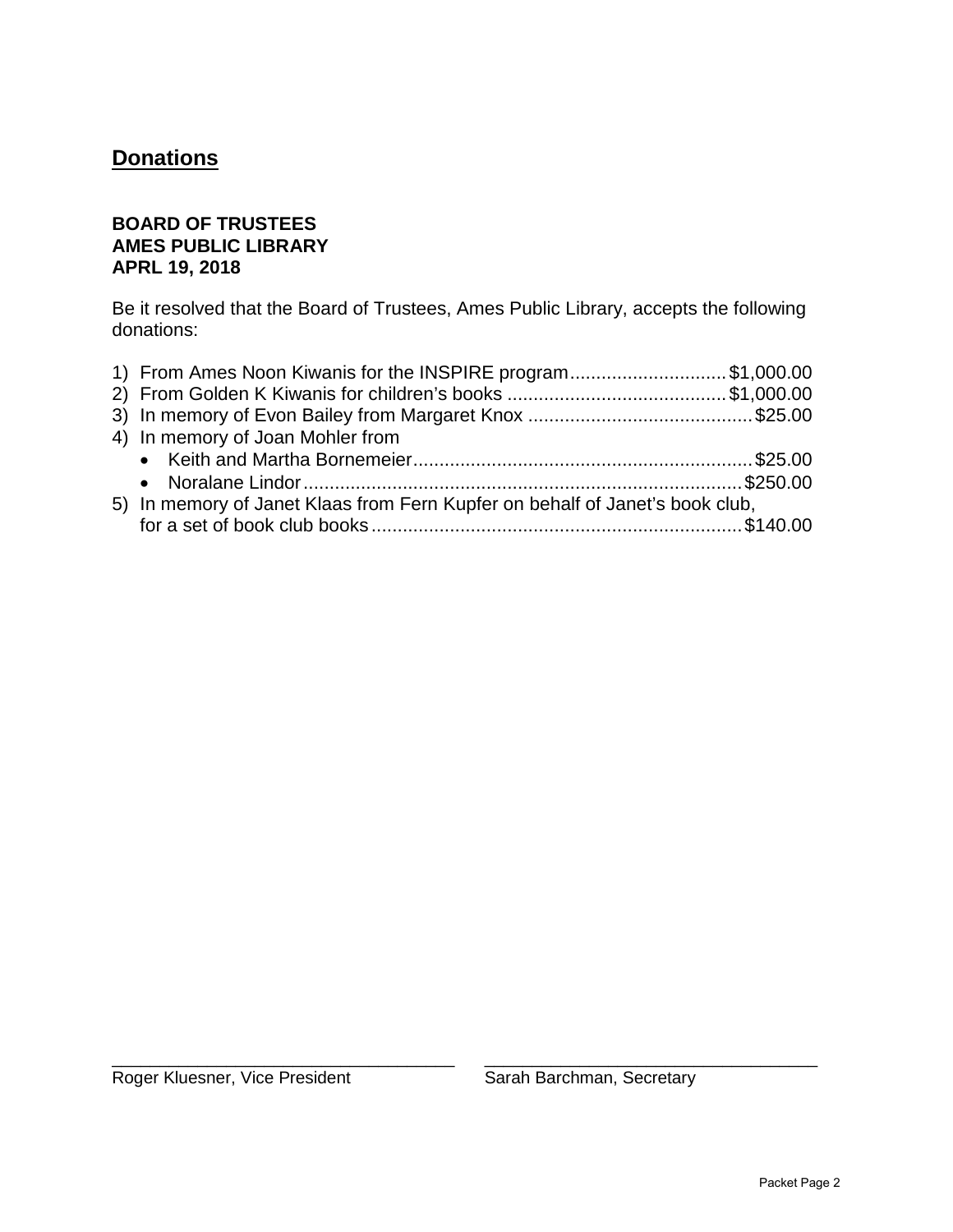#### **Ames Public Library Board of Trustees Minutes of the Regular Meeting March 15, 2018**

The Ames Public Library (APL) Board of Trustees met in regular session on Thursday, March 15, 2018 in the Dale H. Ross Board Room, 515 Douglas Avenue, with Acker, Barchman, Butler, Glatz, Kluesner, Linch, and Rohret in attendance. Briese arrived later and Marshall was excused. Library Director Carey and staff members Alissa Hawes and Mary Logsdon were also present.

**Call to Order:** Board President Acker called the meeting to order at 7:00 p.m.

#### **Consent Agenda:**

**Moved by Glatz, seconded by Butler, to approve the following items on the consent agenda:**

#### **1) Resolution accepting donations:**

|    |    | a) In memory of Evon Bailey from                                            |         |
|----|----|-----------------------------------------------------------------------------|---------|
|    |    | i)                                                                          | \$50.00 |
|    |    | Dorothy Bailey, Susan Langstaff, and Karen Schaapveld \$30.00<br>ii)        |         |
|    |    | iii)                                                                        |         |
|    |    | iv)                                                                         |         |
|    |    | V)                                                                          |         |
|    |    |                                                                             |         |
|    |    |                                                                             |         |
|    |    |                                                                             |         |
|    |    |                                                                             |         |
|    |    |                                                                             |         |
|    | b) | In memory of Janet Klaas from                                               |         |
|    |    | i)                                                                          |         |
|    |    | ii)                                                                         |         |
|    |    |                                                                             |         |
|    |    | iv)                                                                         |         |
|    |    | v)                                                                          |         |
|    |    |                                                                             |         |
|    |    | vii) Story County Soil & Water Conservation District Commissioners  \$40.00 |         |
|    | C) | From anonymous patron in thanks for AARP Tax Aide help \$75.00              |         |
|    | d) | From ISU Women's Club.                                                      | \$70.00 |
| 2) |    | Motion approving minutes of the regular meeting of February 15, 2018        |         |

**3) Motion approving payment of claims 2/1/18 – 2/28/18 Vote on Motion: 7-0. Approved unanimously. Resolution No. 2018-L006 adopted.**

**Public Forum:** None.

**Ames Public Library Friends Foundation (APLFF) Report:** Acker reported that Literary Grounds had income of \$3,400 last month and the previous weekend's book sale brought in over \$8,000. The April 15 Author Café is sold out, with an expanded number of tickets having been made available. Trustee Butler said that March was the last meeting for Acker and Ana McCracken was nominated to take the position being vacated by Jennifer Garst.

**Art Committee Report:** Acker showed a slide of a piece of art made of cast and stained aluminum and glass, measuring about 25 inches by 20 inches by 18 inches, that she had seen exhibited in the Palm Springs Library. The work, called *Personal Spaces*, depicted two persons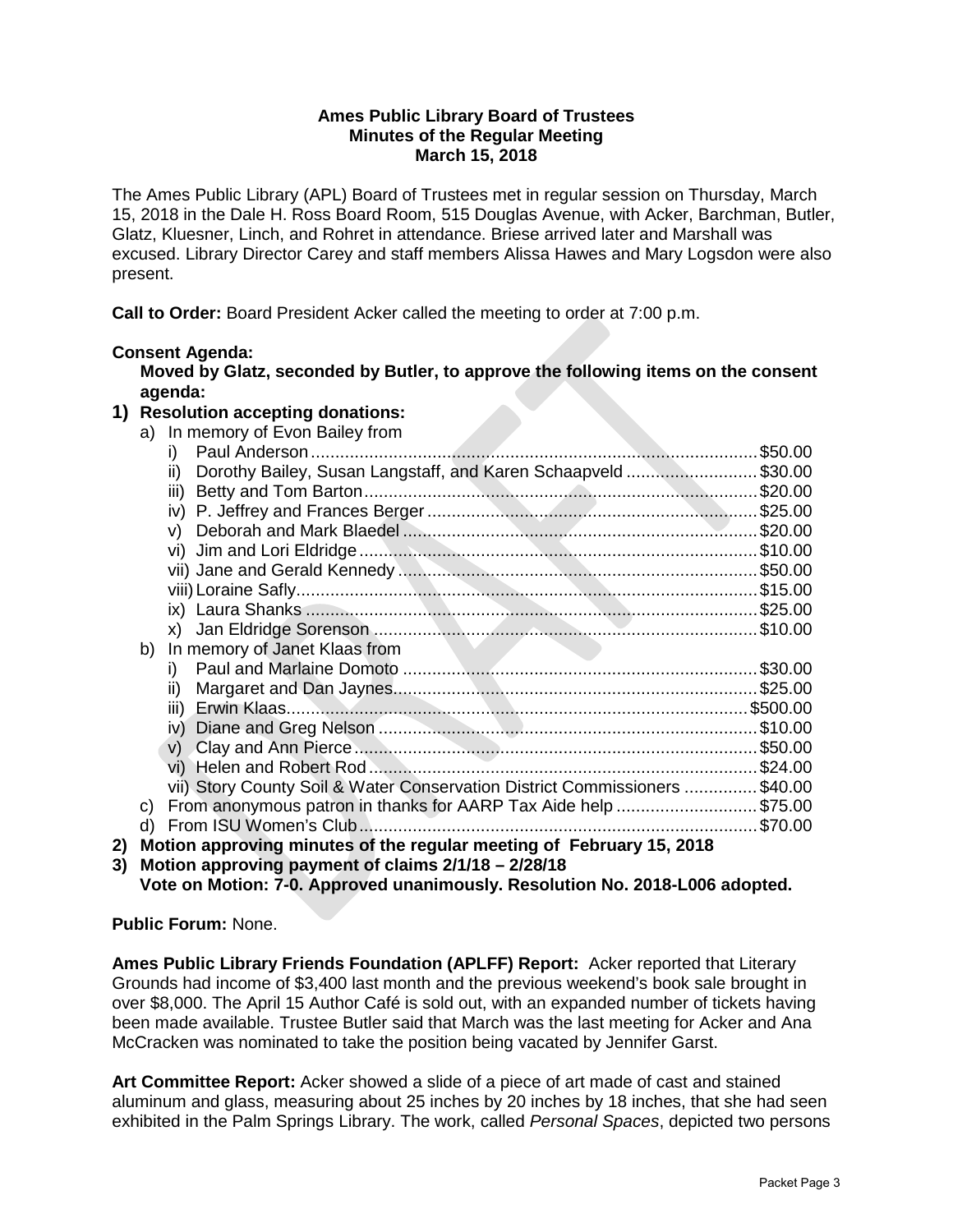perusing library books. Acker said it was the last in series of library pieces by American Artist Lucy Lyon. Acker said the Art Committee was positively disposed toward purchasing it for APL, but it carries a \$30,000 price tag. She said the purchase could be made in three installments, if the Board were interested in pursuing it.

#### Briese arrived at 7:05 pm

The trustees found the subject matter and design appealing, but noted that the Library does not have any other art work valued this high. The Library would not purchase a piece with the intent of making an investment or selling it later, and if it were to be part of the permanent collection, it would need to be mounted on some sort of pedestal, lighted, and protected. Ongoing maintenance and security could become issues. The question of whether there might be any local artists who could create something similar was also raised, as their works are to be given preference according to the Library's policy. It was suggested that a purchase such as this would only make sense if it were done on the private side. At the direction of the Board, for example, APLFF could see if people were interested in donating to purchase a special piece that held significance and then commemorate it at a special event. No action was taken.

Carey stated that the original artwork from Stewart Buck had been delivered and a reception will be held on May 16 at 7 p.m. in the Farwell T. Brown Auditorium. Refreshments will be served and Mr. Buck will do a presentation and show a four-minute video on the concept and creation of the work. She said he did a lot of research into the subject matter and the piece is historically accurate. The unveiling will take place in the Heritage Room, where the piece will be hung. Carey said that Mr. Buck now lives in Ankeny, but grew up in Ames.

**Director Evaluation Committee Report:** Trustee Rohret said that the committee had met with Carey on Monday and her evaluation would take place under New Business.

**Administrative Staff Report:** Carey said that Julia Slocum and Kate Oltman were hired as clerks in Customer Account Services and four new youth/teen interns were hired; the Human Resources Intern helped conduct interviews with staff. A new student who is working his Master's degree at the University of Missouri will be working 130 hours over the summer for his practicum. He is interested in teen programming and met with the Teen Librarian.

Fiscal Year 2016/17 statistics from the Iowa Urban Public Library Association (IUPLA) were distributed, showing how the libraries compared amongst themselves. Carey pointed out that Ames had far higher figures for volunteers and programming than the others, especially considering the population. She said that Cedar Rapids has an interesting arrangement with two social workers who go to the library three days a week and use library space to meet clients. It is helpful to those who need services, provides the social workers a way of reaching people who can't meet in their offices, and expands the services the library is able to offer. She also related that Davenport Public Library is planning a pub crawl in April, after hearing about APL's.

Staff Development Day took place in February; Glatz and Barchman were able to attend. Responses about and from the presenter were good. In-house experts also presented that day: Cathy Cooney spoke about services to the homeless; the Safety Team offered updates; and the Budget Team gave its presentation to staff.

Trustee Glatz said he had run into the presenter after Staff Day and she told him how impressed she was with staff's level of engagement and the Library's overall commitment to the concepts of empathy and creating a welcoming environment.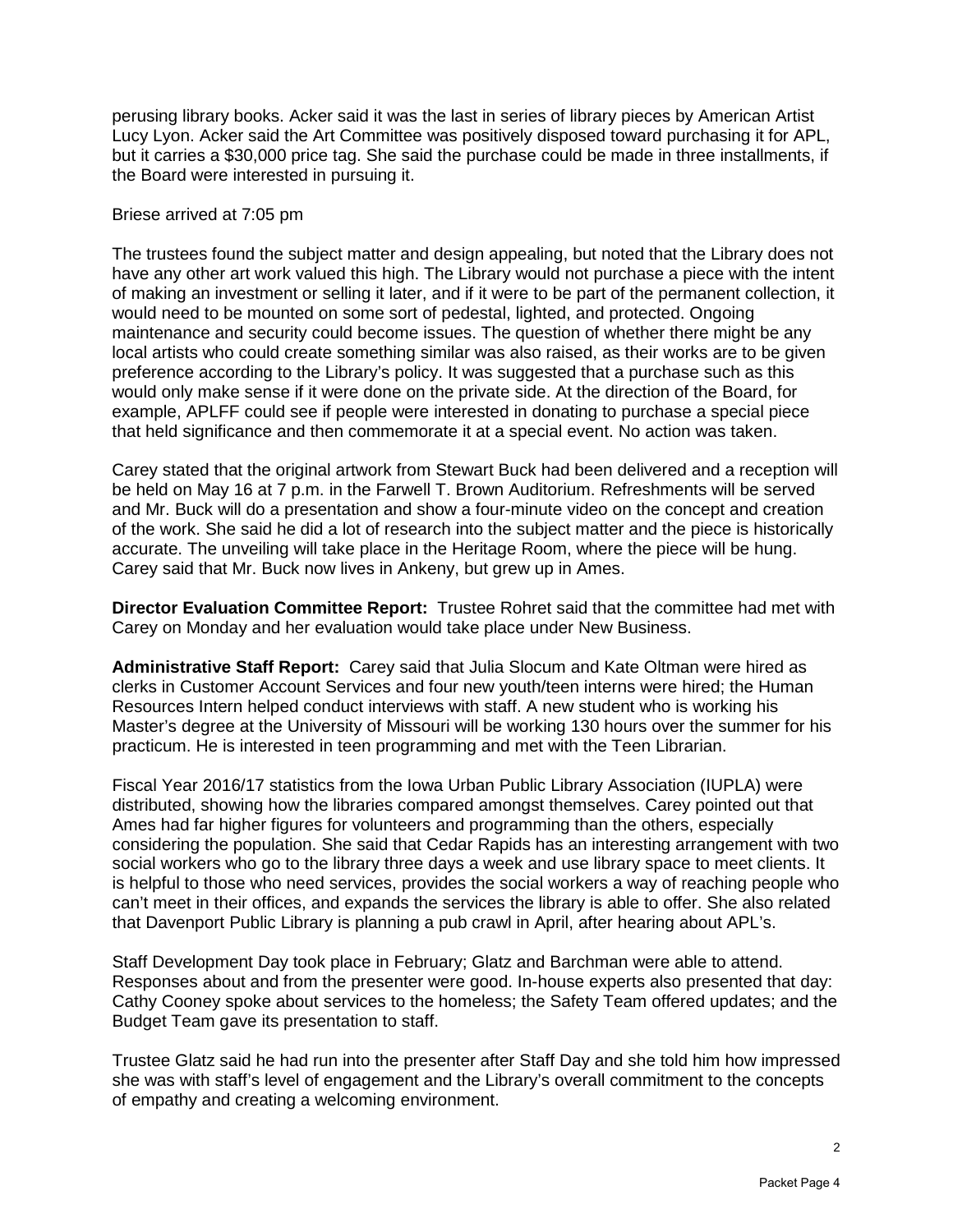Carey said that February was a banner month for programming. She said transformation could be seen taking place in the room during some of the Black History Month events. She personally saw tears and witnessed hour-long conversations that were held afterwards. She said March promises to be just as engaging—*Page One* is a full six pages long.

**Board Education:** Director Carey, along with Adult Services Manager Mary Logsdon and Resource Services Manager Alissa Dornink Hawes, shared the budget presentation they had given to the City Council in February. The team used an American Library Association theme, "Libraries Transform," to structure the presentation and demonstrate how the library can play a transformative role for citizens who use it. They spoke about highlights from last year, ongoing and upcoming activities, and funding requests shown on pages 184 through 199 of the City's Draft 2018/19 Program Budget, and how they relate to APL Strategic Plan Initiatives such as:

- strengthening the relationship with ISU Community;
- ensuring excellent customer service;
- developing welcoming and accessible destinations;
- engaging community members;
- encouraging early literacy skill development;
- cultivating program partners;
- curating responsive collections and programs;
- advancing digital literacy; and
- exploring streaming services.

Acker noted that City Council has been well disposed toward the Library and said she is pleased that the members look favorably on the Library's requests. Carey agreed that they provide strong support and also challenge the Library in a favorable way.

#### **Director's General Job Duties Policy:**

#### **Moved by Glatz, seconded Kluesner, to retain the Director's General Job Duties Policy without changes.**

Glatz said that the policy was the basis for this year's performance appraisal questions and had provided an adequate framework. Rohret suggested that the Board might want to review the policy again when a recruitment takes place, rather than waiting three years. Carey pointed out that the policy is not actually a position description—it describes what a director has to make sure is happening—but agreed that the Board would want to make sure the position description fits with the policy. She said she had obtained the position descriptions from all the other IUPLA libraries and offered to get their policies, as well.

#### **Vote on Motion: 7-0. Approved unanimously.**

**Sex Offender Policy:** Glatz said he felt the policy was a bit confusing because one section states that appeals will not be entertained, but another discusses exceptions to the general regulations. It was agreed that the language should be changed to make it clear that exceptions may be requested, but may not be appealed. Revisions will be presented in April.

#### **2018/19 Enrich Iowa Agreement:**

**Moved by Linch, seconded by Barchman, to adopt a resolution authorizing execution of the Enrich Iowa agreement, including Direct State Aid, Open Access, and Interlibrary Loan Reimbursement for the period from July 1, 2018 through June 30, 2019.**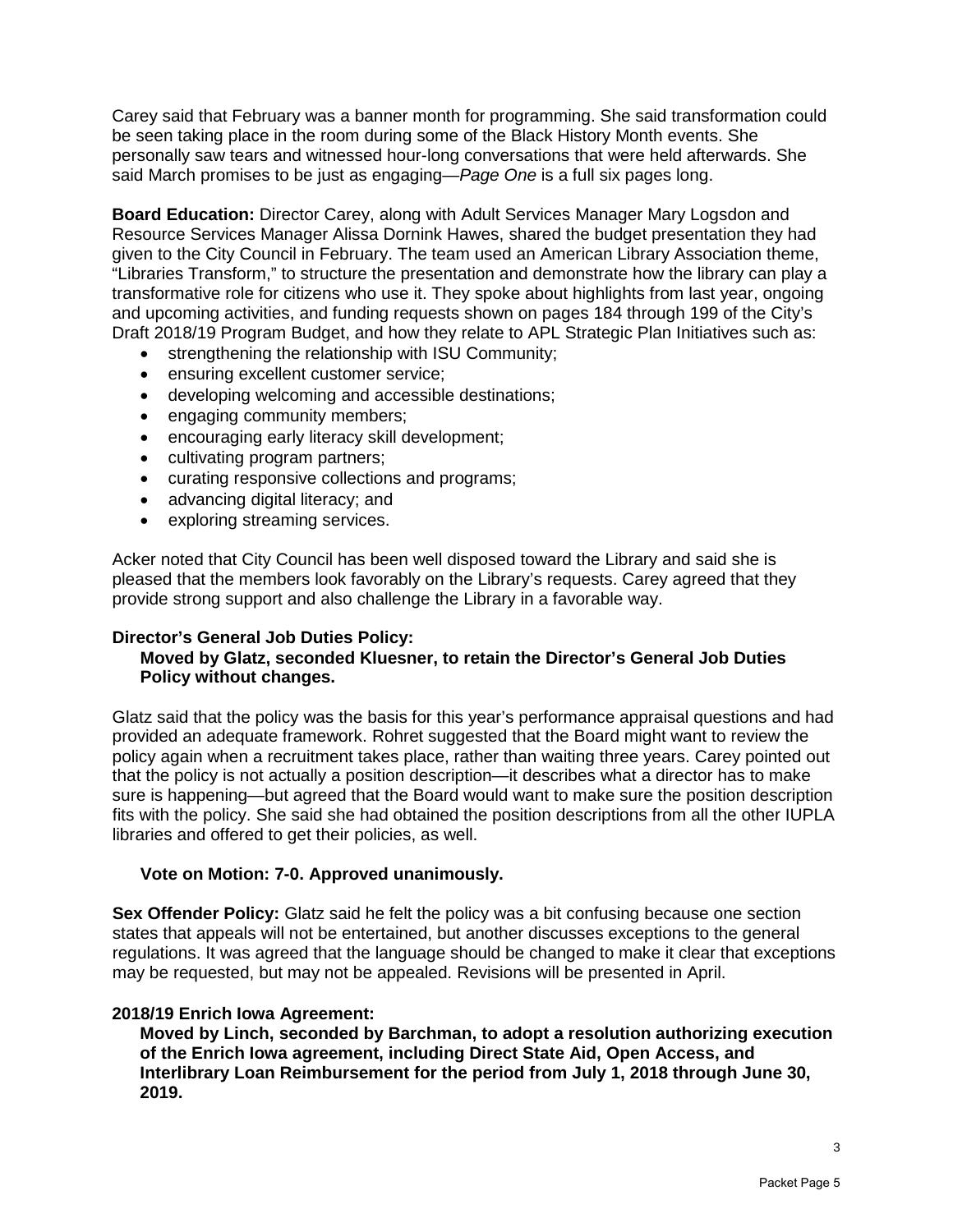When asked if the Library had any issues with the compliance requirements, Carey replied in the negative. She said the Direct State Aid report focuses on impact and the State Library asks for stories to relay to the legislature; the other statistics are gathered by staff throughout the year.

#### **Vote on Motion: 7-0. (Unanimous approval.) Resolution No. 2018-L007 adopted.**

**Contract for Website Redesign:** Carey reported that staff had no recommendation on awarding a contract yet because the demonstration that was to have taken place the previous day did not happen. Staff is in hopes that it can take place on Friday. In the meantime, Carey said she would like authorization to proceed with negotiations. APLFF funding in the amount of \$30,000 was included in the budget; however, without approval by the Board, the Director's contracting authority is limited to \$25,000.

#### **Moved by Briese, seconded by Rohret, to adopt a resolution authorizing the Library Director to work with representatives of a selected vendor to negotiate for redesign of the APL Website, based on responses to Request for Proposal No. 2018-056.**

Carey noted that the Library might not even need a contract—a purchase order could possibly serve as a contract—and terms and conditions would be approved by the Legal Department, but the vendors of both products under consideration are very busy, so the Library would like to get on a calendar soon.

#### **Vote on Motion: 7-0. (Unanimous approval.) Resolution No. 2018-L008 adopted.**

**Director's Performance Evaluation:** Acker stated that Carey requested that the meeting be closed under the provision of Iowa Code Section 21.5(1) (i), which refers to the evaluation of the professional competency of an individual whose performance is being considered.

**Moved by Rohret, seconded by Glatz, to close the meeting under the provisions of Iowa Code Section 21.5(1)(i) for the purpose of discussing the Director's performance evaluation.** 

**Roll Call Vote: 8-0. (Voting aye: Acker, Barchman, Briese, Butler, Glatz, Kluesner, Linch, Rohret). Motion carried unanimously.** 

The meeting was closed at 8:15 p.m. and reconvened in open session at 9:08 p.m.

#### **Director's Salary for Fiscal Year 2018/19:**

**Moved by Briese, seconded by Rohret, to adopt a resolution setting the Director's salary at \$140,000 for fiscal year 2018/19. Vote on Motion: 7-0. Motion carried unanimously. Resolution No. 2018-L009 adopted.** 

**Election and Installation of Officers:** The slate of candidates presented by the Nominating Committee in February was: Charles Glatz for President; Roger Kluesner for Vice President; and Sarah Barchman for Secretary.

Acker asked if there were any further nominations for the office of president. Hearing none, she declared nominations for the office of president closed. She welcomed further nominations for the office of vice president. None were offered and nominations for the office of vice president were declared closed. Additional nominations for the office of secretary were invited. None were offered; nominations for the office of secretary were declared closed.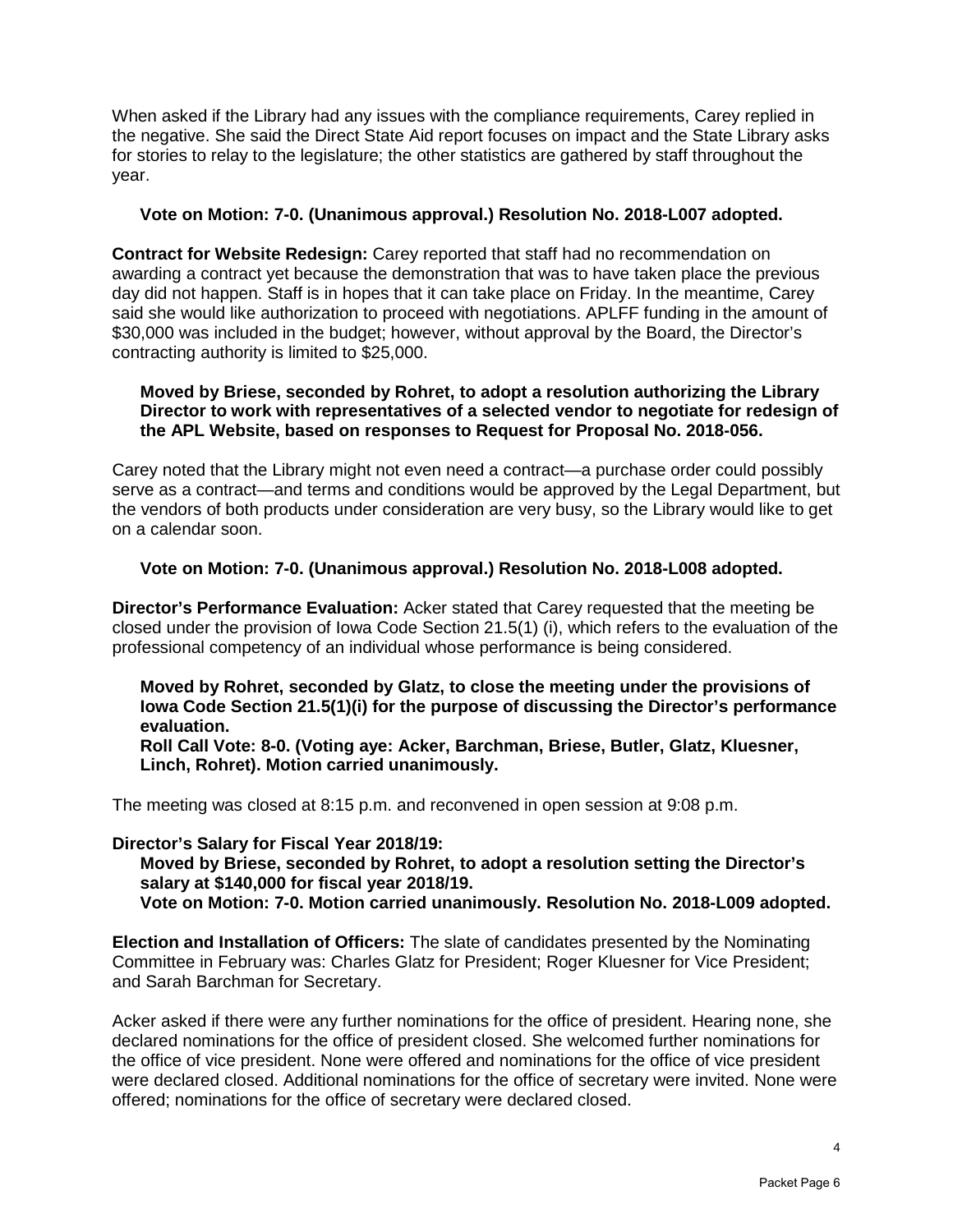#### **Moved by Butler, seconded by Briese, to elect the slate of Glatz, Kluesner, and Barchman as presented. Vote on Motion: 8-0. (All voting.) Motion carried unanimously.**

The new officers were declared elected and installed for the upcoming year.

**Recognition of Retiring Trustees:** Acker and Rohret were recognized for their time and efforts as trustees for six and three years, respectively. Each was given a commemorative plaque.

#### **Trustee Comments:**

Kluesner, Briese and Barchman all thanked Acker and Rohret for their service as trustees.

Rohret thanked Glatz and Marshall for their help on the Director Evaluation Committee.

Glatz said it was rather scary to think of losing Acker and Rohret and their years of experience, but he hoped their absence would inspire the rest of the Board to "step it up."

#### **Adjournment took place by consensus at 9:13 pm.**

The next regular meeting will be on Thursday, April 19, 2018, at 7:00 p.m., in the Dale H. Ross Board Room, Ames Public Library, 515 Douglas Avenue.

\_\_\_\_\_\_\_\_\_\_\_\_\_\_\_\_\_\_\_\_\_\_\_\_\_\_\_\_\_\_\_\_\_\_\_\_ \_\_\_\_\_\_\_\_\_\_\_\_\_\_\_\_\_\_\_\_\_\_\_\_\_\_\_\_\_\_\_\_\_\_\_ Karen C. Thompson, Administrative Assistant Sarah Barchman, Board Secretary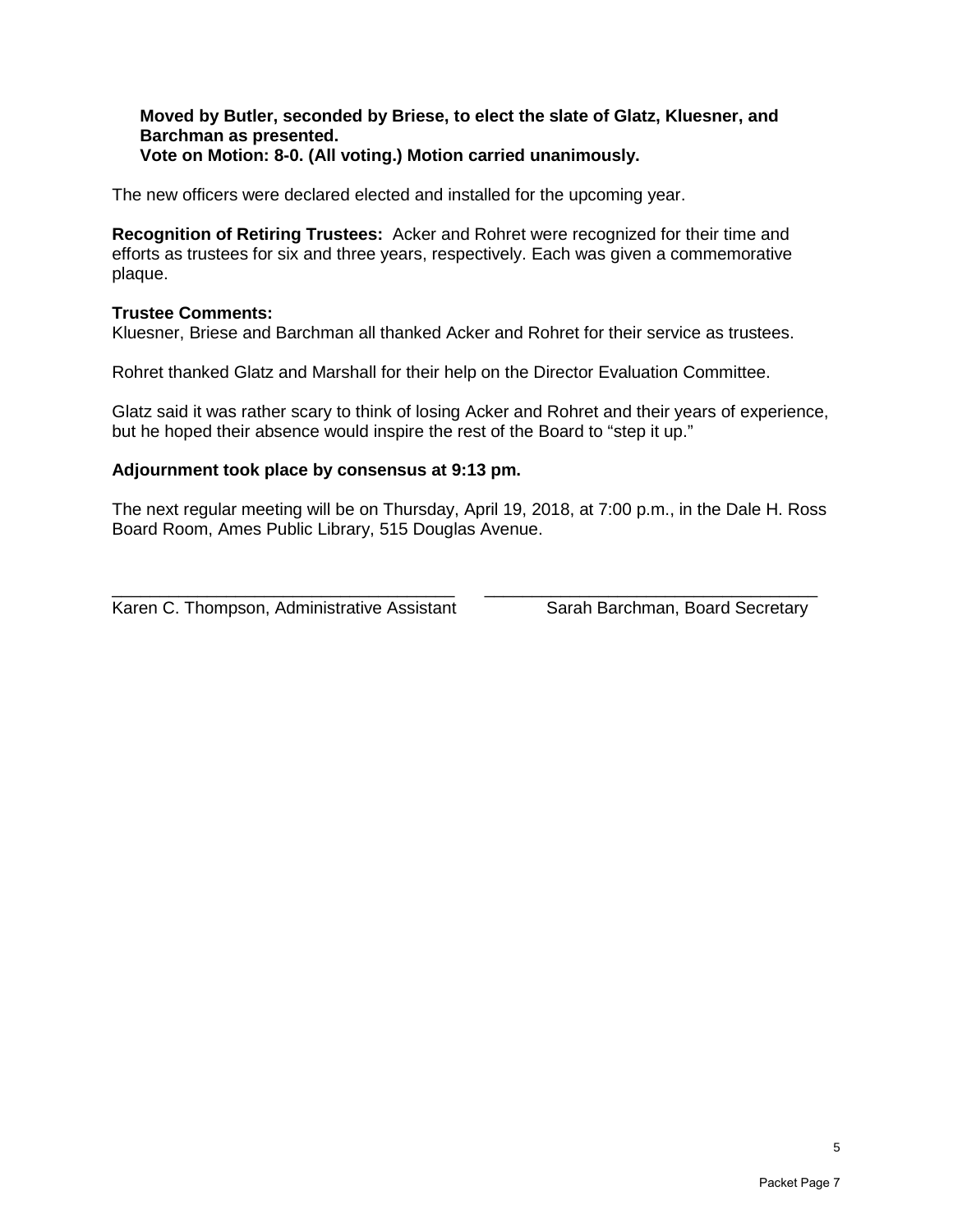| Administration                   |                              |                 |
|----------------------------------|------------------------------|-----------------|
| <b>PAYROLL SUMMARY</b>           | PERMANENT SALARIES/WAGES     | \$<br>42,588.64 |
| PAYROLL SUMMARY                  | TEMPORARY SALARIES/WAGES     | \$<br>746.88    |
| PAYROLL SUMMARY                  | <b>LONGEVITY</b>             | \$<br>960.00    |
| PAYROLL SUMMARY                  | <b>IPERS DISABILITY</b>      | \$<br>192.47    |
| PAYROLL SUMMARY                  | <b>LIFE INSURANCE</b>        | \$<br>67.50     |
| <b>PAYROLL SUMMARY</b>           | <b>HEALTH INSURANCE</b>      | \$<br>7,987.62  |
| <b>PAYROLL SUMMARY</b>           | <b>MEDICARE FICA</b>         | \$<br>629.29    |
| PAYROLL SUMMARY                  | <b>FICA</b>                  | \$<br>2,690.64  |
| <b>PAYROLL SUMMARY</b>           | <b>IPERS</b>                 | \$<br>3,955.62  |
| <b>PAYROLL SUMMARY</b>           | <b>WORKERS COMP</b>          | \$<br>127.44    |
| DATA SERVICE CHARGES             | <b>CITY DATA SERVICES</b>    | \$<br>11,399.00 |
| <b>FEB MESSENGER CHGS</b>        | <b>MESSENGER SERVICE</b>     | \$<br>393.66    |
| FEB. 2018 PRINTING CHRGS         | PRINT SHOP SERVICES          | \$<br>24.51     |
| RISK INSURANCE CHGS 17/18        | <b>RISK INSURANCE</b>        | \$<br>19,654.00 |
| 17/18 PHONE SYSTEM CHGS          | <b>CITY PHONE SERVICE</b>    | \$<br>3,456.00  |
| <b>FEB LONG DISTANCE CHGS</b>    | <b>LONG DISTANCE</b>         | \$<br>3.40      |
| JAN. 2018 EQUIPMENT CHRGS        | <b>FLEET MAINTENANCE</b>     | \$<br>342.48    |
| JAN. 2018 EQUIPMENT CHRGS        | <b>FLEET REPLACEMENT</b>     | \$<br>2,219.00  |
| <b>BANK OF AMERICA</b>           | TRAVEL/MEETINGS              | \$<br>75.00     |
| AMER LIBRARY ASSOCIATION         | <b>TRAINING</b>              | \$<br>156.00    |
| <b>BANK OF AMERICA</b>           | <b>CONFERENCES</b>           | \$<br>450.00    |
| AMER LIBRARY ASSOCIATION         | DUES/MEMBERSHIPS             | \$<br>826.00    |
| <b>BANK OF AMERICA</b>           | <b>ADVERTISING</b>           | \$<br>197.60    |
| <b>CITY OF AMES UTILITIES</b>    | <b>ELECTRIC SERVICE</b>      | \$<br>9,447.54  |
| <b>CENTURYLINK</b>               | <b>OUTSIDE PHONE SERVICE</b> | \$<br>234.55    |
| <b>VERIZON WIRELESS</b>          | <b>OUTSIDE PHONE SERVICE</b> | \$<br>198.10    |
| IA COMMUNICATIONS NETWORK        | <b>OUTSIDE PHONE SERVICE</b> | \$<br>678.75    |
| <b>CITY OF AMES UTILITIES</b>    | WATER/SEWER                  | \$<br>373.62    |
| <b>CHITTY GARBAGE SERVICE IN</b> | <b>WASTE DISPOSAL</b>        | \$<br>182.14    |
| <b>ALLIANT ENERGY/IPL</b>        | <b>NATURAL GAS</b>           | \$<br>1,188.09  |
| COMFORT SYSTEMS USA MIDWE        | MAINTENANCE CONTRACTS        | \$<br>1,008.00  |
| <b>BANK OF AMERICA</b>           | TECHNOLOGY MAINT/SUPPORT     | \$<br>359.88    |
| <b>FILEMAKER INC</b>             | TECHNOLOGY MAINT/SUPPORT     | \$<br>105.00    |
| <b>XEROX CORPORATION</b>         | RENTALS/LEASES               | \$<br>1,139.31  |
| G & K SERVICES                   | <b>NON-CITY SERVICE</b>      | \$<br>81.00     |
| <b>LAWNPRO</b>                   | <b>NON-CITY SERVICE</b>      | \$<br>1,750.00  |
| NATIONWIDE OFFICE CLEANER        | <b>NON-CITY SERVICE</b>      | \$<br>7,131.20  |
| CH ISSUES                        | <b>OFFICE SUPPLIES</b>       | \$<br>142.90    |
| AMER MARKING INC                 | <b>OFFICE SUPPLIES</b>       | \$<br>25.17     |
| <b>QUILL CORP</b>                | <b>OFFICE SUPPLIES</b>       | \$<br>32.80     |
| <b>STOREY KENWORTHY CO</b>       | <b>OFFICE SUPPLIES</b>       | \$<br>10.29     |
| <b>BANK OF AMERICA</b>           | OFFICE SUPPLIES              | \$<br>1,083.00  |
| <b>STAPLES BUSINESS ADVANTAG</b> | <b>OFFICE SUPPLIES</b>       | \$<br>21.59     |
| <b>BANK OF AMERICA</b>           | MINOR OFFICE EQUIPMENT       | \$<br>80.20     |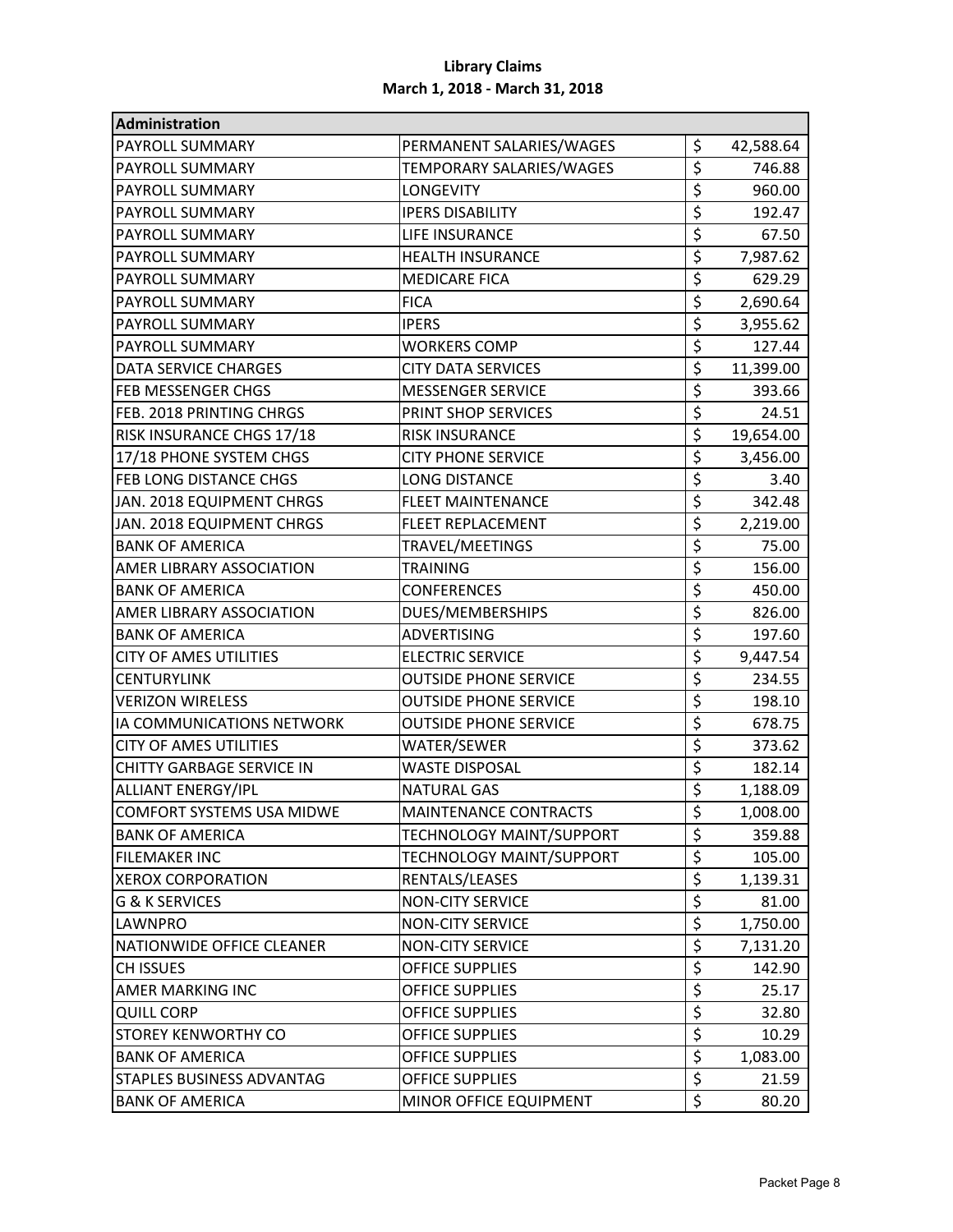| <b>BANK OF AMERICA</b>           | MINOR COMPUTER EQUIPMENT         | \$               | 1,201.08   |
|----------------------------------|----------------------------------|------------------|------------|
| HOME TOWN VARIETY INC            | MINOR COMPUTER EQUIPMENT         | \$               | 649.99     |
| <b>CAPITAL SANITARY SUPPLY I</b> | <b>CLEANING SUPPLIES</b>         | \$               | 437.20     |
| CENT IA DISTRIBUTING INC         | <b>CLEANING SUPPLIES</b>         | \$               | 1,200.20   |
| <b>BANK OF AMERICA</b>           | <b>CLEANING SUPPLIES</b>         | \$               | 126.04     |
| MARY GREELEY MEDICAL CENT        | <b>EQUIPMENT PARTS/SUPPLIES</b>  | \$               | 483.20     |
| <b>BANK OF AMERICA</b>           | <b>EQUIPMENT PARTS/SUPPLIES</b>  | \$               | 318.57     |
| <b>BANK OF AMERICA</b>           | MINOR EQUIPMENT/TOOLS            | \$               | 761.89     |
| <b>BANK OF AMERICA</b>           | <b>FOOD</b>                      | \$               | 806.99     |
| <b>BANK OF AMERICA</b>           | SPECIAL PROJECT SUPPLIES         | \$               | 507.02     |
| <b>SENIORS IN STORY</b>          | SPECIAL PROJECT SUPPLIES         | \$               | 125.00     |
|                                  | <b>Total Administration</b>      | \$               | 131,033.06 |
| <b>Resource Services</b>         |                                  |                  |            |
| PAYROLL SUMMARY                  | PERMANENT SALARIES/WAGES         | \$               | 21,277.12  |
| PAYROLL SUMMARY                  | <b>LONGEVITY</b>                 | $\overline{\xi}$ | 382.50     |
| <b>PAYROLL SUMMARY</b>           | <b>IPERS DISABILITY</b>          | \$               | 99.41      |
| PAYROLL SUMMARY                  | LIFE INSURANCE                   | \$               | 47.50      |
| <b>PAYROLL SUMMARY</b>           | <b>HEALTH INSURANCE</b>          | \$               | 3,746.16   |
| <b>PAYROLL SUMMARY</b>           | <b>MEDICARE FICA</b>             | \$               | 293.61     |
| <b>PAYROLL SUMMARY</b>           | <b>FICA</b>                      | \$               | 1,255.42   |
| PAYROLL SUMMARY                  | <b>IPERS</b>                     | \$               | 1,934.21   |
| <b>PAYROLL SUMMARY</b>           | <b>WORKERS COMP</b>              | \$               | 25.54      |
| 17/18 PHONE SYSTEM CHGS          | <b>CITY PHONE SERVICE</b>        | \$               | 1,728.00   |
| FEB LONG DISTANCE CHGS           | <b>LONG DISTANCE</b>             | \$               | 0.71       |
| <b>BANK OF AMERICA</b>           | <b>OUTSIDE PROFESSIONAL SVCS</b> | \$               | 50.40      |
| <b>OCLC INC</b>                  | <b>OUTSIDE PROFESSIONAL SVCS</b> | \$               | 10,000.00  |
| <b>BANK OF AMERICA</b>           | <b>CONFERENCES</b>               | \$               | 1,475.00   |
| <b>BAKER &amp; TAYLOR INC</b>    | <b>EQUIPMENT PARTS/SUPPLIES</b>  | \$               | 556.37     |
| <b>CRYSTAL CLEAR WATER</b>       | <b>EQUIPMENT PARTS/SUPPLIES</b>  | \$               | 15.00      |
| <b>DEMCO INC</b>                 | <b>EQUIPMENT PARTS/SUPPLIES</b>  | \$               | 304.17     |
| <b>RECORDED BOOKS LLC</b>        | <b>EQUIPMENT PARTS/SUPPLIES</b>  | \$               | 176.50     |
| <b>MIDWEST TAPE</b>              | <b>EQUIPMENT PARTS/SUPPLIES</b>  | Ş.               | 95.40      |
| <b>MIDWEST TAPE</b>              | <b>ELECTRONIC LICENSES</b>       | \$               | 2,693.86   |
| <b>BANK OF AMERICA</b>           | <b>ELECTRONIC LICENSES</b>       | \$               | 6.98       |
| <b>OVERDRIVE</b>                 | <b>ELECTRONIC LICENSES</b>       | \$               | 332.97     |
| <b>DES MOINES REGISTER</b>       | <b>PERIODICALS</b>               | \$               | 113.40     |
| <b>BAKER &amp; TAYLOR INC</b>    | YOUTH COLLECTION                 | \$               | 3,958.68   |
| <b>RECORDED BOOKS LLC</b>        | YOUTH COLLECTION                 | \$               | 231.20     |
| <b>INGRAM LIBRARY SERVICES</b>   | YOUTH COLLECTION                 | \$               | 465.82     |
| <b>AMAZON</b>                    | YOUTH COLLECTION                 | \$               | 859.72     |
| <b>MIDWEST TAPE</b>              | YOUTH COLLECTION                 | \$               | 829.18     |
| <b>BOOK FARM INC</b>             | YOUTH COLLECTION                 | \$               | 3,254.15   |
| <b>USBORNE BOOKS</b>             | YOUTH COLLECTION                 | \$               | 277.80     |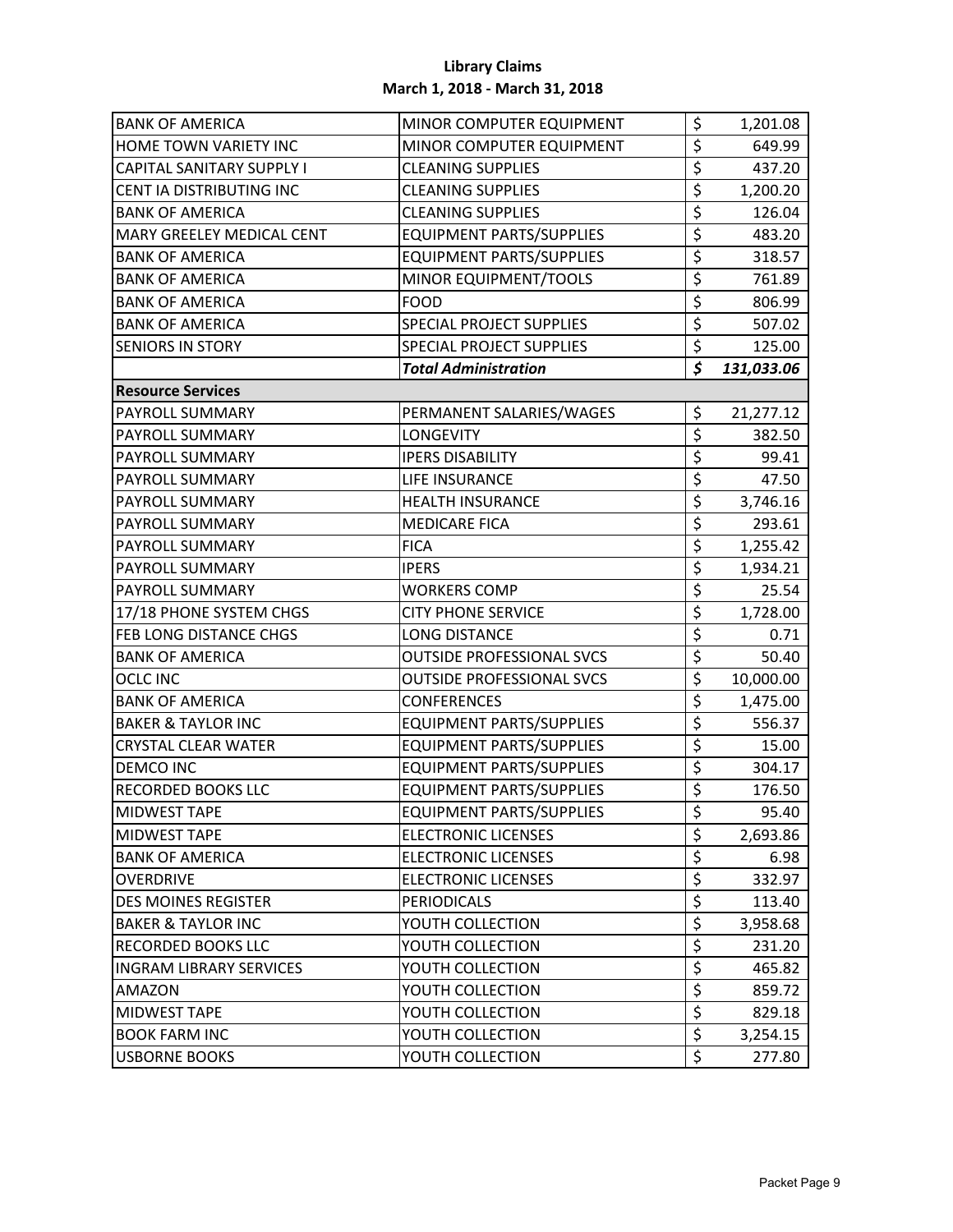| <b>AMAZON</b>                  | AUDIO-VISUAL COLLECTION          | \$                              | 135.09    |
|--------------------------------|----------------------------------|---------------------------------|-----------|
| <b>MIDWEST TAPE</b>            | AUDIO-VISUAL COLLECTION          | \$                              | 6,149.18  |
| <b>BAKER &amp; TAYLOR INC</b>  | <b>ADULT PRINT COLLECTION</b>    | \$                              | 5,456.60  |
| <b>INGRAM LIBRARY SERVICES</b> | <b>ADULT PRINT COLLECTION</b>    | \$                              | 51.54     |
| AMAZON                         | <b>ADULT PRINT COLLECTION</b>    | \$                              | 839.50    |
| <b>BANK OF AMERICA</b>         | <b>ADULT PRINT COLLECTION</b>    | \$                              | 1,223.55  |
| INTL CODE COUNCIL INC          | <b>ADULT PRINT COLLECTION</b>    | \$                              | 780.00    |
| <b>GALE GROUP</b>              | <b>ADULT PRINT COLLECTION</b>    | \$                              | 725.72    |
| REIMANN, CADY                  | <b>REFUNDS</b>                   | \$                              | 40.95     |
|                                | <b>Total Resource Services</b>   | $\overline{\boldsymbol{\zeta}}$ | 71,888.91 |
| <b>Youth Services</b>          |                                  |                                 |           |
| <b>PAYROLL SUMMARY</b>         | PERMANENT SALARIES/WAGES         | \$                              | 35,678.01 |
| PAYROLL SUMMARY                | TEMPORARY SALARIES/WAGES         | \$                              | 388.00    |
| PAYROLL SUMMARY                | <b>LONGEVITY</b>                 | \$                              | 555.00    |
| PAYROLL SUMMARY                | <b>IPERS DISABILITY</b>          | \$                              | 178.92    |
| <b>PAYROLL SUMMARY</b>         | <b>LIFE INSURANCE</b>            | \$                              | 75.00     |
| PAYROLL SUMMARY                | <b>HEALTH INSURANCE</b>          | \$                              | 5,993.70  |
| <b>PAYROLL SUMMARY</b>         | <b>MEDICARE FICA</b>             | \$                              | 507.19    |
| PAYROLL SUMMARY                | <b>FICA</b>                      | \$                              | 2,168.49  |
| PAYROLL SUMMARY                | <b>IPERS</b>                     | \$                              | 3,270.27  |
| PAYROLL SUMMARY                | <b>WORKERS COMP</b>              | \$                              | 45.91     |
| 17/18 PHONE SYSTEM CHGS        | <b>CITY PHONE SERVICE</b>        | \$                              | 2,592.00  |
| FEB LONG DISTANCE CHGS         | <b>LONG DISTANCE</b>             | \$                              | 1.13      |
| AMER LIBRARY ASSOCIATION       | TRAINING                         | \$                              | 468.00    |
| <b>BANK OF AMERICA</b>         | <b>CONFERENCES</b>               | \$                              | 1,105.00  |
| ONESOURCE                      | <b>RECRUITING COSTS</b>          | $\overline{\boldsymbol{\zeta}}$ | 49.00     |
|                                | <b>Total Youth Services</b>      | \$                              | 53,075.62 |
| <b>Adult Services</b>          |                                  |                                 |           |
| PAYROLL SUMMARY                | PERMANENT SALARIES/WAGES         | \$                              | 35,618.10 |
| <b>PAYROLL SUMMARY</b>         | <b>LONGEVITY</b>                 | \$                              | 795.00    |
| PAYROLL SUMMARY                | <b>IPERS DISABILITY</b>          | \$                              | 159.27    |
| <b>PAYROLL SUMMARY</b>         | LIFE INSURANCE                   | Ş.                              | 70.00     |
| PAYROLL SUMMARY                | <b>HEALTH INSURANCE</b>          | \$                              | 4,928.62  |
| <b>PAYROLL SUMMARY</b>         | <b>MEDICARE FICA</b>             | \$                              | 512.17    |
| <b>PAYROLL SUMMARY</b>         | <b>FICA</b>                      | \$                              | 2,189.96  |
| PAYROLL SUMMARY                | <b>IPERS</b>                     | \$                              | 3,251.71  |
| PAYROLL SUMMARY                | <b>WORKERS COMP</b>              | \$                              | 42.76     |
| 17/18 PHONE SYSTEM CHGS        | <b>CITY PHONE SERVICE</b>        | \$                              | 2,592.00  |
| <b>FEB LONG DISTANCE CHGS</b>  | LONG DISTANCE                    | \$                              | 7.55      |
| CAREY, DON                     | <b>OUTSIDE PROFESSIONAL SVCS</b> | \$                              | 150.00    |
| <b>STATE LIBRARY OF IOWA</b>   | TRAINING                         | \$                              | 100.00    |
| AMER LIBRARY ASSOCIATION       | TRAINING                         | \$                              | 468.00    |
| <b>BANK OF AMERICA</b>         | <b>CONFERENCES</b>               | \$                              | 1,763.49  |
| <b>BANK OF AMERICA</b>         | DUES/MEMBERSHIPS                 | \$                              | 422.00    |
|                                | <b>Total Adult Services</b>      | \$                              | 53,070.63 |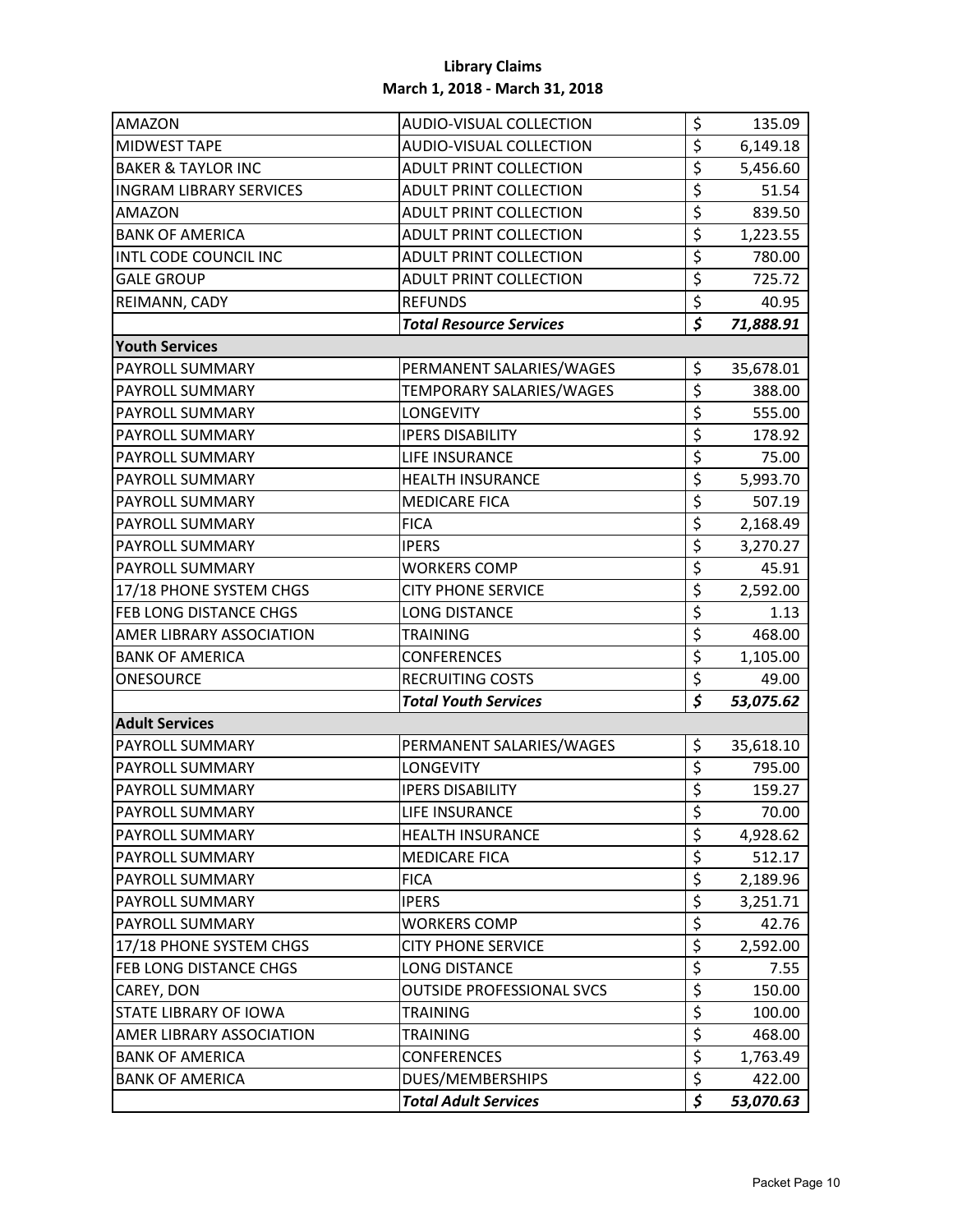| <b>Customer Account Services</b> |                                        |                                 |            |
|----------------------------------|----------------------------------------|---------------------------------|------------|
| PAYROLL SUMMARY                  | PERMANENT SALARIES/WAGES               | \$                              | 41,564.21  |
| PAYROLL SUMMARY                  | TEMPORARY SALARIES/WAGES               | \$                              | 10,960.43  |
| PAYROLL SUMMARY                  | <b>LONGEVITY</b>                       | \$                              | 940.00     |
| <b>PAYROLL SUMMARY</b>           | <b>IPERS DISABILITY</b>                | \$                              | 170.04     |
| PAYROLL SUMMARY                  | LIFE INSURANCE                         | \$                              | 85.00      |
| PAYROLL SUMMARY                  | <b>HEALTH INSURANCE</b>                | \$                              | 5,031.86   |
| PAYROLL SUMMARY                  | <b>MEDICARE FICA</b>                   | \$                              | 752.44     |
| PAYROLL SUMMARY                  | <b>FICA</b>                            | \$                              | 3,217.56   |
| PAYROLL SUMMARY                  | <b>IPERS</b>                           | \$                              | 4,774.38   |
| PAYROLL SUMMARY                  | <b>WORKERS COMP</b>                    | \$                              | 147.29     |
| 17/18 PHONE SYSTEM CHGS          | <b>CITY PHONE SERVICE</b>              | \$                              | 3,025.00   |
| <b>FEB LONG DISTANCE CHGS</b>    | <b>LONG DISTANCE</b>                   | \$                              | 7.34       |
| <b>AUTOMATED MERCHANT SYSTEM</b> | <b>OUTSIDE PROFESSIONAL SVCS</b>       | $\overline{\xi}$                | 286.40     |
| <b>FEBRUARY POSTAGE CHARGES</b>  | POSTAGE/FREIGHT                        | \$                              | 1,384.42   |
| FRIEDRICH, KATIE                 | TRAVEL/MEETINGS                        | \$                              | 11.99      |
| CHOATE, ERIKA                    | TRAVEL/MEETINGS                        | \$                              | 8.16       |
| CATE, CHRISTINE                  | <b>TRAVEL/MEETINGS</b>                 | $\overline{\xi}$                | 4.08       |
| AMER LIBRARY ASSOCIATION         | <b>TRAINING</b>                        | \$                              | 312.00     |
| <b>BANK OF AMERICA</b>           | <b>CONFERENCES</b>                     | \$                              | 1,008.00   |
| <b>BANK OF AMERICA</b>           | DUES/MEMBERSHIPS                       | \$                              | 213.00     |
| ONESOURCE                        | <b>RECRUITING COSTS</b>                | \$                              | 70.00      |
| UNIQUE MANAGEMENT SERVICE        | <b>NON-CITY SERVICE</b>                | \$                              | 214.80     |
| <b>BANK OF AMERICA</b>           | <b>OFFICE SUPPLIES</b>                 | \$                              | 27.40      |
|                                  | <b>Total Customer Account Services</b> | $\overline{\boldsymbol{\zeta}}$ | 74,215.80  |
|                                  | <b>Grand Total:</b>                    | \$                              | 383,284.02 |
|                                  |                                        |                                 | 4/19/2018  |
| Roger Kluesner, Vice President   |                                        | <b>Date</b>                     |            |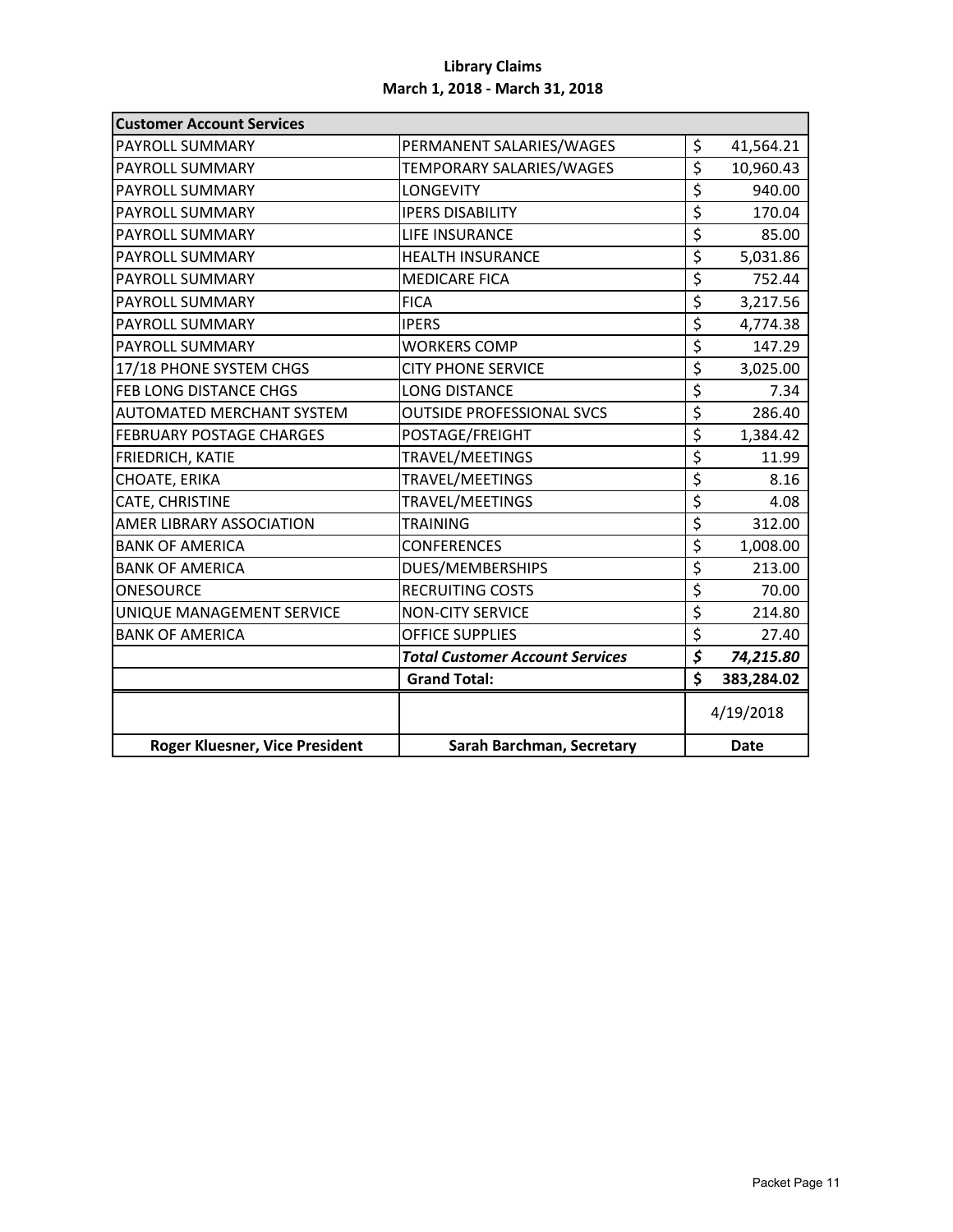| Ames Public Library                               |                |                 |                          |                          |                          |
|---------------------------------------------------|----------------|-----------------|--------------------------|--------------------------|--------------------------|
| 2017/18 Expenditure Summary - All Funding Sources |                |                 |                          |                          |                          |
| Mar 31, 2018                                      |                |                 |                          |                          |                          |
| 9th month $= 75%$                                 |                |                 |                          |                          |                          |
|                                                   |                | <b>Fund 239</b> | Fund 241                 | Future                   |                          |
|                                                   | General        | Friends         | Donations                | Needs                    | Total                    |
|                                                   | Fund           | Foundation      | & Grants                 | Fund                     | <b>Expenses</b>          |
| Gilman, Smith & Feinberg:                         |                |                 |                          |                          |                          |
| Adult Collection (Smith)                          |                |                 |                          |                          |                          |
| Youth Collection (Gilman & Feinberg)              |                |                 |                          |                          |                          |
| <b>Total Bequest</b>                              | $\overline{a}$ | $\overline{a}$  | $\overline{\phantom{a}}$ | $\overline{a}$           | $\overline{\phantom{a}}$ |
|                                                   |                |                 |                          |                          |                          |
| Administration:                                   |                |                 |                          |                          |                          |
| General Administration                            | 928,420        | 534             |                          |                          | 928,954                  |
| <b>Total Administration</b>                       | 928,420        | 534             | $\overline{a}$           | $\overline{\phantom{a}}$ | 928,954                  |
|                                                   |                |                 |                          |                          |                          |
| <b>Operations Services:</b>                       |                |                 |                          |                          |                          |
| <b>Outreach Services</b>                          | $\overline{a}$ |                 |                          |                          |                          |
| <b>Total Outreach Services</b>                    |                |                 |                          |                          |                          |
|                                                   |                |                 |                          |                          |                          |
| <b>Resource Services:</b>                         |                |                 |                          |                          |                          |
| <b>Collections Administration</b>                 | 317,286        |                 |                          |                          | 317,286                  |
| Electronic Collection/Licenses                    | 82,207         | 15,717          |                          |                          | 97,924                   |
| Periodicals                                       | 15,264         |                 |                          |                          | 15,264                   |
| Juvenile                                          | 82,418         | 5,377           | 126                      |                          | 87,921                   |
| Audio/Visual Collection                           | 67,538         | 6,049           |                          |                          | 73,587                   |
| <b>Adult Collection</b>                           | 96,241         | 1,407           | 348                      |                          | 97,996                   |
| Refunds                                           | 374            |                 |                          |                          | 374                      |
| <b>Total Resource Services</b>                    | 661,328        | 28,550          | 474                      |                          | 690,352                  |
|                                                   |                |                 |                          |                          |                          |
| Youth Services:                                   | 461,186        |                 |                          |                          | 461,186                  |
| <b>Outside Professional Services</b>              |                | 4,275           |                          |                          | 4,275                    |
| Food & Feed                                       |                | 392             | 1,338                    |                          | 1,730                    |
| Juvenile                                          |                |                 |                          |                          |                          |
| Project Smyles                                    |                |                 | 18,007                   |                          | 18,007                   |
| <b>Books for Babies</b>                           |                |                 | 4,030                    |                          | 4,030                    |
| <b>Special Project Supplies</b>                   |                | 2,975           | 1,270                    |                          | 4,245                    |
| <b>HBRA</b>                                       |                |                 | 1,717                    |                          | 1,717                    |
| <b>Total Youth Services</b>                       | 461,186        | 7,642           | 26,362                   |                          | 495,189                  |
|                                                   |                |                 |                          |                          |                          |
| <b>Adult Services:</b>                            | 431,964        |                 |                          |                          | 431,964                  |
| Food                                              |                | 204             |                          |                          | 204                      |
| Printing/Graphics                                 |                |                 |                          |                          |                          |
| <b>Outside Professional Services</b>              |                | 3,115           |                          |                          | 3,115                    |
| <b>Special Project Supplies</b>                   |                | 3,031           |                          |                          | 3,031                    |
| <b>Total Adult Services</b>                       | 431,964        | 6,350           | $\overline{a}$           | $\overline{a}$           | 438,314                  |
|                                                   |                |                 |                          |                          |                          |
| <b>Customer Account Services:</b>                 |                |                 |                          |                          |                          |
| <b>Circulation Services</b>                       | 584,833        |                 |                          |                          | 584,833                  |
| <b>Total Customer Acount Services</b>             | 584,833        |                 |                          |                          | 584,833                  |
|                                                   |                |                 |                          |                          |                          |
| Library Improvements:                             |                | 6,249           |                          |                          | 6,249                    |
|                                                   |                |                 |                          |                          |                          |
| Small Talk Grant:                                 |                | 41,346          |                          |                          | 41,346                   |
|                                                   |                |                 |                          |                          |                          |
| Library Merchandise                               |                | 2,456           |                          |                          | 2,456                    |
|                                                   |                |                 |                          |                          |                          |
| Kinney-Lindstrom Grant:                           |                |                 | 7,065                    |                          | 7,065                    |
|                                                   |                |                 |                          |                          |                          |
| Carver Trust Grant:                               |                |                 | 883                      |                          | 883                      |
|                                                   |                |                 |                          |                          |                          |
| <b>Total Expenses</b>                             | 3,067,730      | 93,127          | 34,784                   | $\overline{\phantom{a}}$ | 3,195,641                |
|                                                   |                |                 |                          |                          |                          |
|                                                   |                |                 |                          |                          |                          |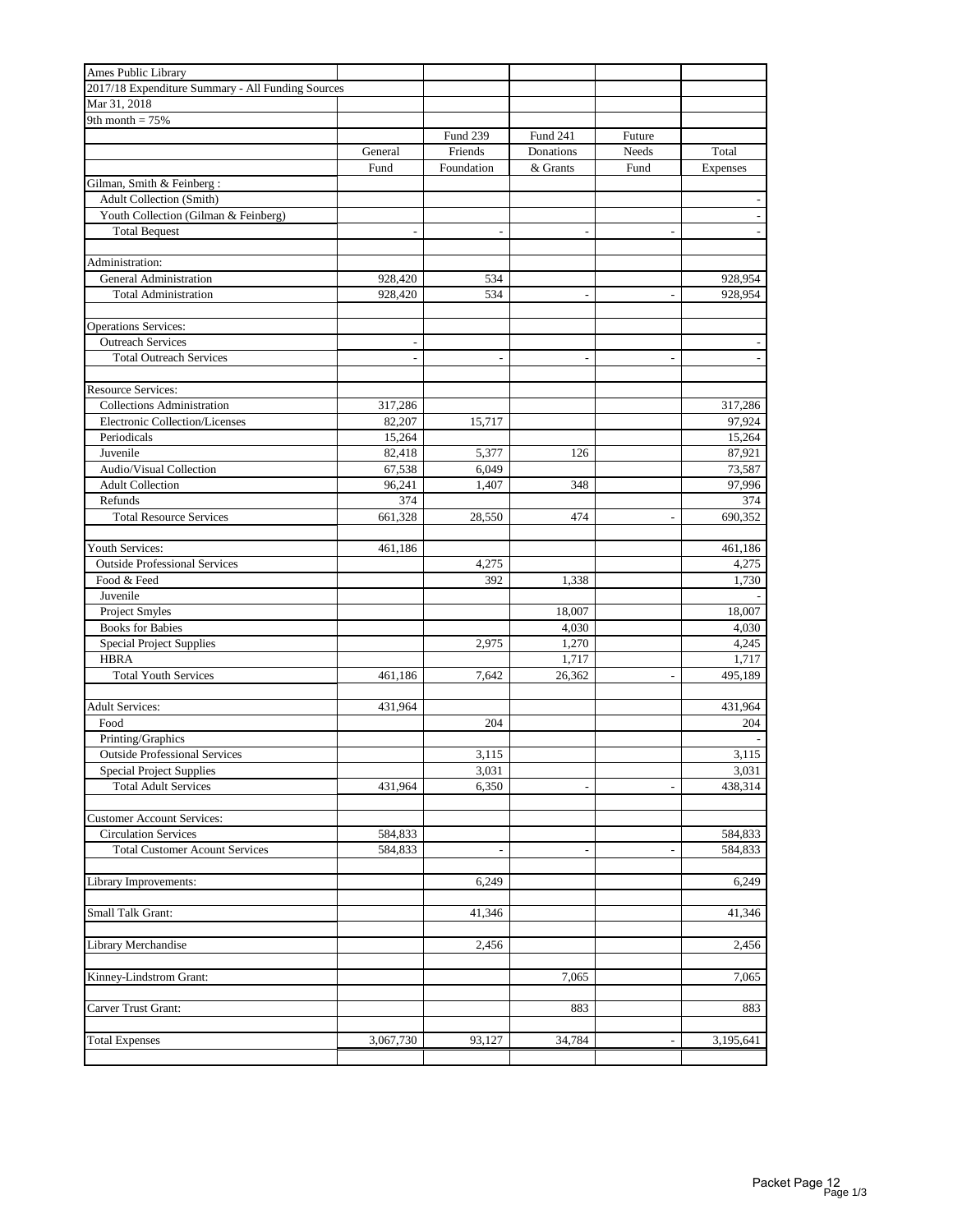#### 2017/18 Ames Public Library General Fund Expenditure Comparisons Mar 31, 2018 9th month  $= 75\%$

|                           | Year-to-Year Expenditure Comparisons |                  |                |     |           | <b>Expense-Budget Comparisons</b> |                     |
|---------------------------|--------------------------------------|------------------|----------------|-----|-----------|-----------------------------------|---------------------|
|                           | <b>YTD</b>                           | <b>YTD</b>       | % Change       |     | YTD       | Budget*                           | % of Total          |
|                           | 2016/17                              | 2017/18          | from $2016/17$ |     | 2017/18   | 2017/18                           | <b>Budget Spent</b> |
| Totals by Category:       |                                      |                  |                |     |           |                                   |                     |
| <b>Personnel Services</b> | .598,333<br>\$                       | .680,306<br>- \$ | 5.1%           | \$. | 1,680,306 | 2.280.517<br>\$.                  | 73.7%               |
| <b>Employee Benefits</b>  | 516,804                              | 531,184          | 2.8%           |     | 531,184   | 738.689                           | 71.9%               |
| <b>Internal Services</b>  | 69.188                               | 76,932           | 11.2%          |     | 76.932    | 144,142                           | 53.4%               |
| Contractual               | 320,047                              | 363,988          | 13.7%          |     | 363,988   | 489,732                           | 74.3%               |
| Commodities               | 46,960                               | 65,361           | 39.2%          |     | 65,361    | 114.192                           | 57.2%               |
| Collection                | 315,353                              | 343,668          | 9.0%           |     | 343,668   | 477,651                           | 71.9%               |
| Other                     | 491                                  | 374              | $-23.8%$       |     | 374       | 700                               | 53.5%               |
| Capital over 5,000        |                                      | 5,916            |                |     | 5,916     | 29,925                            | 0.0%                |
| Total                     | 2,867,176                            | 3.067.730        | 7.0%           |     | 3.067.730 | 4.275.548                         | 71.8%               |

|                                                                       |     | Year-to-Year Expenditure Comparisons |          |                       |           |                    | <b>Expense-Budget Comparisons</b> |       |
|-----------------------------------------------------------------------|-----|--------------------------------------|----------|-----------------------|-----------|--------------------|-----------------------------------|-------|
| <b>YTD</b><br>YTD<br>% Change<br>2017/18<br>from $2016/17$<br>2016/17 |     |                                      |          | <b>YTD</b><br>2017/18 |           | Budget*<br>2017/18 | % of Total<br><b>Budget Spent</b> |       |
| 1,598,333                                                             | -\$ | 1,680,306                            | 5.1%     | \$                    | 1,680,306 | \$.                | 2,280,517                         | 73.7% |
| 516,804                                                               |     | 531.184                              | 2.8%     |                       | 531,184   |                    | 738,689                           | 71.9% |
| 69,188                                                                |     | 76.932                               | 11.2%    |                       | 76.932    |                    | 144.142                           | 53.4% |
| 320,047                                                               |     | 363,988                              | 13.7%    |                       | 363,988   |                    | 489,732                           | 74.3% |
| 46,960                                                                |     | 65,361                               | 39.2%    |                       | 65,361    |                    | 114,192                           | 57.2% |
| 315,353                                                               |     | 343,668                              | 9.0%     |                       | 343,668   |                    | 477,651                           | 71.9% |
| 491                                                                   |     | 374                                  | $-23.8%$ |                       | 374       |                    | 700                               | 53.5% |
|                                                                       |     | 5,916                                |          |                       | 5,916     |                    | 29,925                            | 0.0%  |
| 2.867.176                                                             |     | 3,067,730                            | 7.0%     |                       | 3,067,730 |                    | 4,275,548                         | 71.8% |

|                                  | <b>YTD</b><br>2016/17 | <b>YTD</b><br>2017/18 | % Change<br>from $2016/17$ |    | YTD<br>2017/18 | Budget*<br>2017/18 | Division % of<br><b>Grand Total</b> |
|----------------------------------|-----------------------|-----------------------|----------------------------|----|----------------|--------------------|-------------------------------------|
| Totals by Division:              |                       |                       |                            |    |                |                    |                                     |
| Administration                   | 826,507               | 928.420               | 12.3%                      | мD | 928,420        | 1,309,681          | 30.26%                              |
| Operations                       | 146,489               |                       | $-100.0\%$                 |    |                |                    | $0.00\%$                            |
| <b>Resource Services</b>         | 624.299               | 661,328               | 5.9%                       |    | 661,328        | 920.621            | 21.56%                              |
| <b>Youth Services</b>            | 420,108               | 461,186               | 9.8%                       |    | 461,186        | 623,455            | 15.03%                              |
| <b>Adult Services</b>            | 412,116               | 431.964               | 4.8%                       |    | 431,964        | 588,933            | 14.08%                              |
| <b>Customer Account Services</b> | 437,656               | 584,833               | 33.6%                      |    | 584,833        | 832,858            | 19.06%                              |
| <b>Grand Total</b>               | 2,867,176             | 3,067,730             | 7.0%                       |    | 3,067,730      | 4,275,548          | 100.00%                             |

\* Adjusted Budget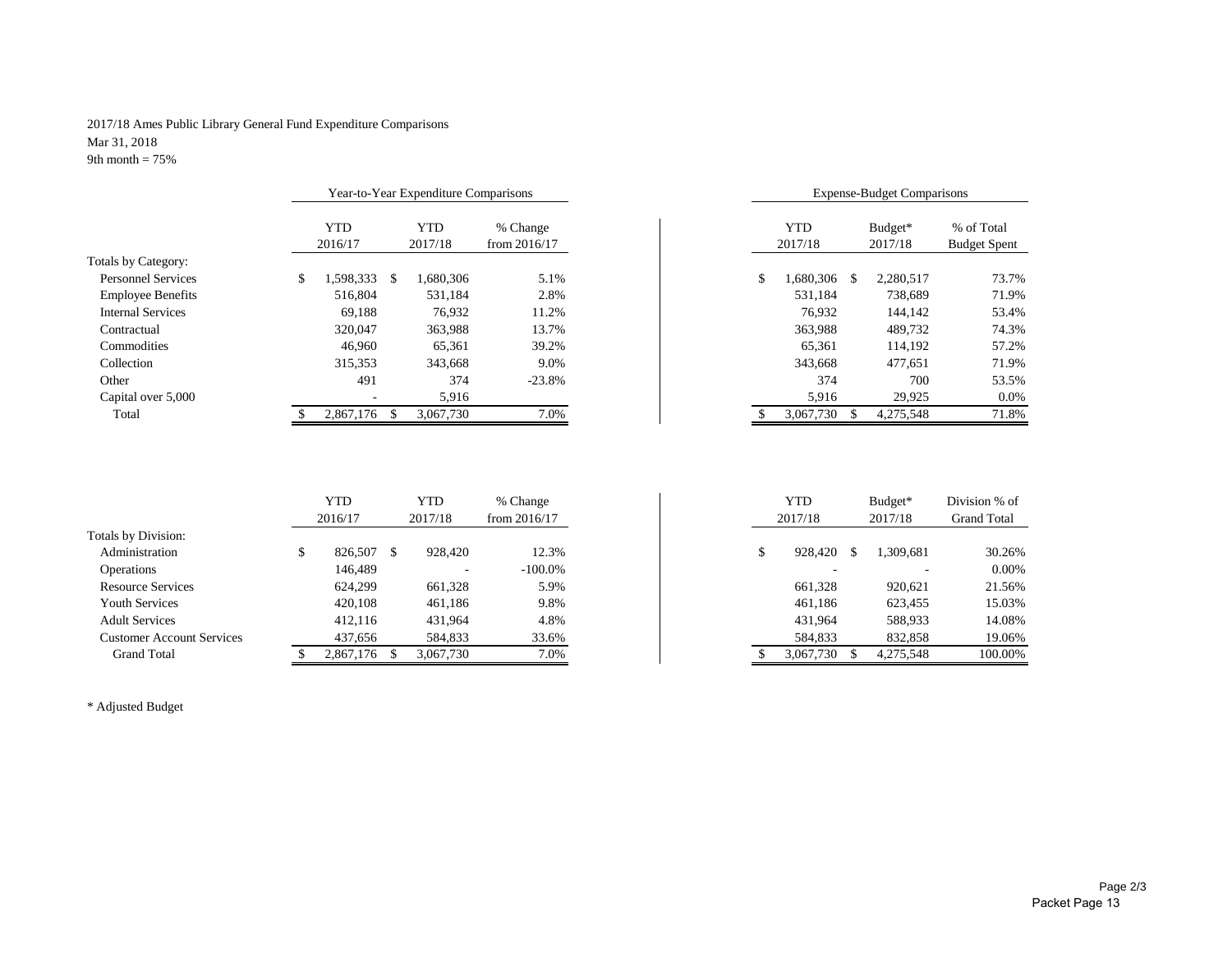



The blue line in the Monthly Spending Comparison chart below reflects that charges for the balance of this fiscal year for City data services, insurance and bonds, and phone operations were deducted in March. The collections budget is also spent down relatively early in the spring so that all materials will be received by June 30.

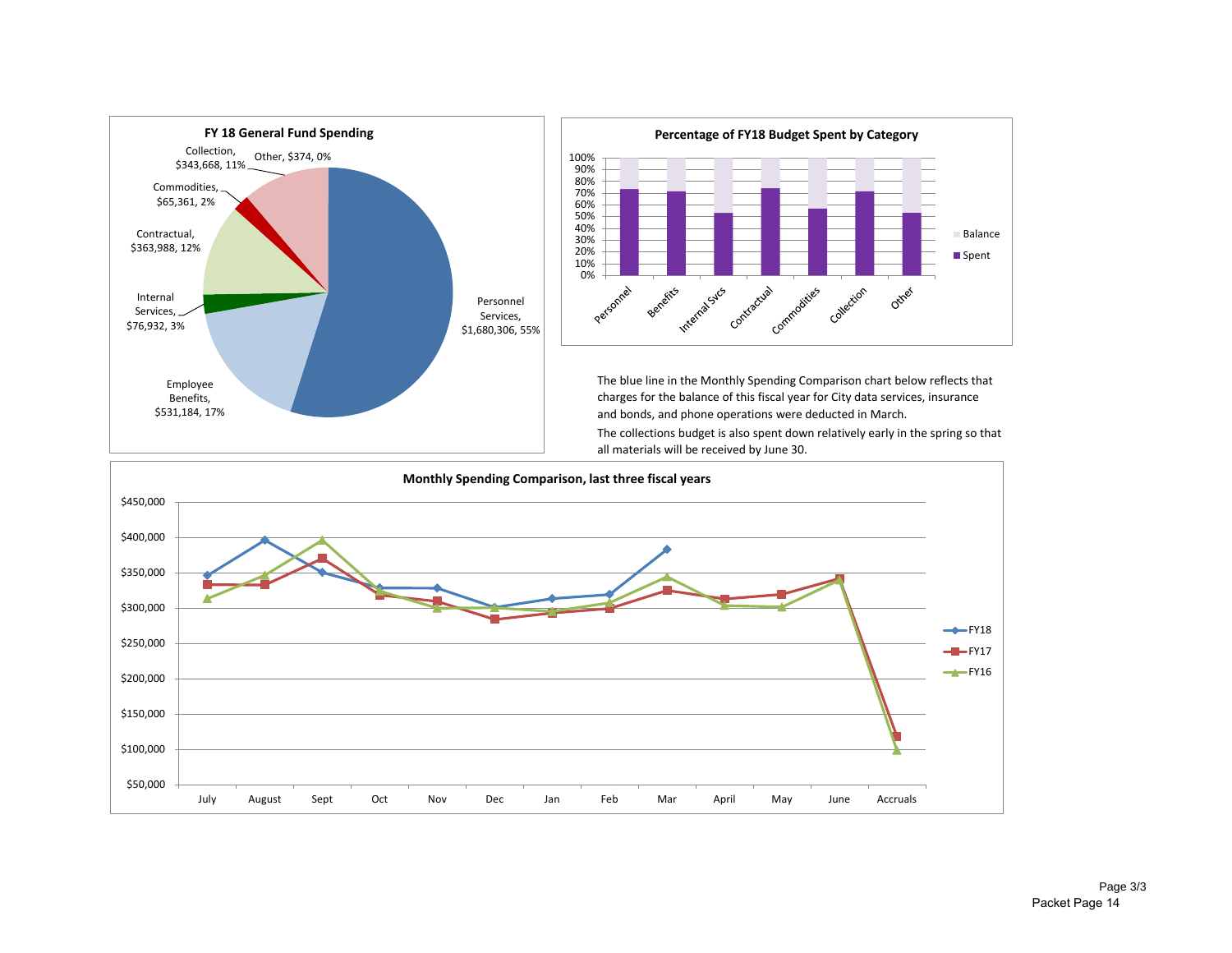| Ames Public Library Donations Report                                                                                                                                                                                                                                                                                   |                |                          |                          |                                |
|------------------------------------------------------------------------------------------------------------------------------------------------------------------------------------------------------------------------------------------------------------------------------------------------------------------------|----------------|--------------------------|--------------------------|--------------------------------|
| March 31, 2018                                                                                                                                                                                                                                                                                                         |                |                          |                          |                                |
| FY2017/18                                                                                                                                                                                                                                                                                                              |                |                          | Future                   |                                |
|                                                                                                                                                                                                                                                                                                                        | Friends        | Donations                | Needs                    |                                |
|                                                                                                                                                                                                                                                                                                                        | Foundation     | & Grants                 | fund                     | Total                          |
|                                                                                                                                                                                                                                                                                                                        | 99.421         |                          |                          |                                |
| Fund balance - 06/30/17                                                                                                                                                                                                                                                                                                | \$             | 252,829<br>S             | \$                       | 352,250<br>\$                  |
| Revenues:                                                                                                                                                                                                                                                                                                              |                |                          |                          |                                |
| Interest revenue                                                                                                                                                                                                                                                                                                       | 1,074          | 1,714                    | 801                      | 3,589                          |
| Direct state aid                                                                                                                                                                                                                                                                                                       |                | 14,181                   |                          | 14,181                         |
| <b>General Donations</b>                                                                                                                                                                                                                                                                                               |                | 4,820                    |                          | 4,820                          |
| <b>Project Smiles Donations</b><br><b>Misc Revenue</b>                                                                                                                                                                                                                                                                 |                | 707<br>15                |                          | 707<br>15                      |
| <b>Friends Foundation</b>                                                                                                                                                                                                                                                                                              | 101,941        |                          |                          | 101,941                        |
| Small Talk Grant                                                                                                                                                                                                                                                                                                       | 45,381         |                          |                          | 45,381                         |
| <b>HBRA</b>                                                                                                                                                                                                                                                                                                            |                | 2,533                    |                          | 2,533                          |
| Merchandise Sales                                                                                                                                                                                                                                                                                                      | 648            |                          |                          | 648                            |
| Total revenues                                                                                                                                                                                                                                                                                                         | 149,044        | 23,970                   | 801                      | 173,815                        |
| Expenditures:                                                                                                                                                                                                                                                                                                          |                |                          |                          |                                |
| Gilman, Smith & Feinberg Bequest:                                                                                                                                                                                                                                                                                      |                |                          |                          |                                |
| <b>Adult Collection</b>                                                                                                                                                                                                                                                                                                |                |                          |                          |                                |
| Administration:                                                                                                                                                                                                                                                                                                        |                |                          |                          | ÷                              |
| Minor Office Equipment                                                                                                                                                                                                                                                                                                 |                | ä,                       |                          |                                |
| Personal Services<br><b>Employee Benefits</b>                                                                                                                                                                                                                                                                          | ÷,<br>33       |                          |                          | $\overline{\phantom{a}}$<br>33 |
| Printing/Graphics                                                                                                                                                                                                                                                                                                      | 29             |                          |                          | 29                             |
| Food                                                                                                                                                                                                                                                                                                                   |                | ä,                       |                          | $\overline{\phantom{a}}$       |
| Office Supplies                                                                                                                                                                                                                                                                                                        | 471            |                          |                          | 471                            |
| <b>Outside Professional Services</b>                                                                                                                                                                                                                                                                                   | ä,             |                          |                          |                                |
| <b>Special Project Supplies</b><br><b>Resource Services:</b>                                                                                                                                                                                                                                                           | ÷              | $\overline{\phantom{a}}$ |                          |                                |
| Collection administration                                                                                                                                                                                                                                                                                              |                |                          |                          |                                |
| <b>Electronic Collection Service</b>                                                                                                                                                                                                                                                                                   | 15,717         |                          |                          | 15,717                         |
| Periodicals                                                                                                                                                                                                                                                                                                            |                |                          |                          |                                |
| Juvenile                                                                                                                                                                                                                                                                                                               | 5,377          | 126                      |                          | 5,503                          |
| Audio-visual collection                                                                                                                                                                                                                                                                                                | 6,049          |                          |                          | 6,049                          |
| Adult collection<br>Youth Services:                                                                                                                                                                                                                                                                                    | 1,407          | 348                      |                          | 1,755                          |
| <b>Outside Professional Services</b>                                                                                                                                                                                                                                                                                   | 4,275          |                          |                          | 4,275                          |
| Food                                                                                                                                                                                                                                                                                                                   | 392            | 1,338                    |                          | 1,730                          |
| HBRA (241-2642)                                                                                                                                                                                                                                                                                                        |                | 1,717                    |                          | 1,717                          |
| Project Smyles                                                                                                                                                                                                                                                                                                         |                | 18,007                   |                          | 18,007                         |
| <b>Books for Babies</b><br>Juvenile                                                                                                                                                                                                                                                                                    |                | 4,030                    |                          | 4,030                          |
|                                                                                                                                                                                                                                                                                                                        |                |                          |                          |                                |
| Special Project Supplies<br><b>Adult Services:</b>                                                                                                                                                                                                                                                                     | 2,975          | 1,270                    |                          | 4,246                          |
| Food                                                                                                                                                                                                                                                                                                                   | 204            |                          |                          | 204                            |
| Printing/Graphics                                                                                                                                                                                                                                                                                                      |                |                          |                          |                                |
| <b>Outside Professional Services</b>                                                                                                                                                                                                                                                                                   | 3,115          | ä,                       |                          | 3,115                          |
| Special Project Supplies<br>Library Improvements:                                                                                                                                                                                                                                                                      | 3.031<br>6,249 |                          |                          | 3,031<br>6,249                 |
| Small Talk Grant:                                                                                                                                                                                                                                                                                                      | 41.346         |                          |                          | 41,346                         |
| Library Merchandise                                                                                                                                                                                                                                                                                                    | 2,456          |                          |                          | 2,456                          |
| Kinney-Lindstrom Grant:                                                                                                                                                                                                                                                                                                |                | 7,065                    |                          | 7,065                          |
| Carver Trust Grant:                                                                                                                                                                                                                                                                                                    |                | 883                      |                          | 883                            |
| Total expenses                                                                                                                                                                                                                                                                                                         | 93,127         | 34,783                   |                          | 127,910                        |
| Transfers between funds:                                                                                                                                                                                                                                                                                               |                |                          |                          |                                |
| Donations/Future Needs Fund                                                                                                                                                                                                                                                                                            |                | (178, 526)               | 178,526                  |                                |
| Friends Foundation/Donations                                                                                                                                                                                                                                                                                           | (16,500)       | 16,500                   |                          |                                |
| Total transfers                                                                                                                                                                                                                                                                                                        | (16,500)       | (162, 026)               | 178,526                  |                                |
|                                                                                                                                                                                                                                                                                                                        |                |                          |                          |                                |
| Current fund balance                                                                                                                                                                                                                                                                                                   | 138,837<br>\$  | 79,990<br>S              | 179,327<br>\$            | 398,154<br>S                   |
| Less:                                                                                                                                                                                                                                                                                                                  |                |                          |                          |                                |
| Committed funds:                                                                                                                                                                                                                                                                                                       |                |                          |                          |                                |
| Encumbrances                                                                                                                                                                                                                                                                                                           | ×,             |                          |                          |                                |
| Reserved principal*                                                                                                                                                                                                                                                                                                    |                | 8,276                    | $\overline{\phantom{a}}$ | 8,276                          |
| Total committed funds                                                                                                                                                                                                                                                                                                  | ÷,             | 8,276                    | L.                       | 8,276                          |
| Balance available for expenditure                                                                                                                                                                                                                                                                                      | \$<br>138,837  | 71,714<br>S              | 179.327<br>-S            | 389,878<br>S                   |
|                                                                                                                                                                                                                                                                                                                        |                |                          |                          |                                |
| Notes: * Reserved principal consists of the \$1,000 Tommy Feinberg bequest, the \$5,276 Gilman bequest, and the \$2,000<br>Smith bequest. Interest on the Feinberg and Gilman bequests is to be used for the youth collection; interest<br>earned on the Smith bequest is to be used to acquire large-print materials. |                |                          |                          |                                |
|                                                                                                                                                                                                                                                                                                                        |                |                          |                          |                                |
| ** On July 21, 2011 the Ames Public Library Board of Trustees voted to pledge \$1,000,000 of bequest funds toward<br>the Library Renewal Project, This resolution superseded the Board's previous resolution to reserve \$700,000 of                                                                                   |                |                          |                          |                                |
| bequest funds and 20% of the interest earned anually on the bequest funds for future projects.                                                                                                                                                                                                                         |                |                          |                          |                                |
|                                                                                                                                                                                                                                                                                                                        |                |                          |                          |                                |
| *** On June 30, 2016 the Bequest fund was merged into the Donations fund.                                                                                                                                                                                                                                              |                |                          |                          |                                |
| **** On 1/26/18 A sum of \$178,526 from Donations fund (241) was transferred into the Future Needs Fund (240)                                                                                                                                                                                                          |                |                          |                          |                                |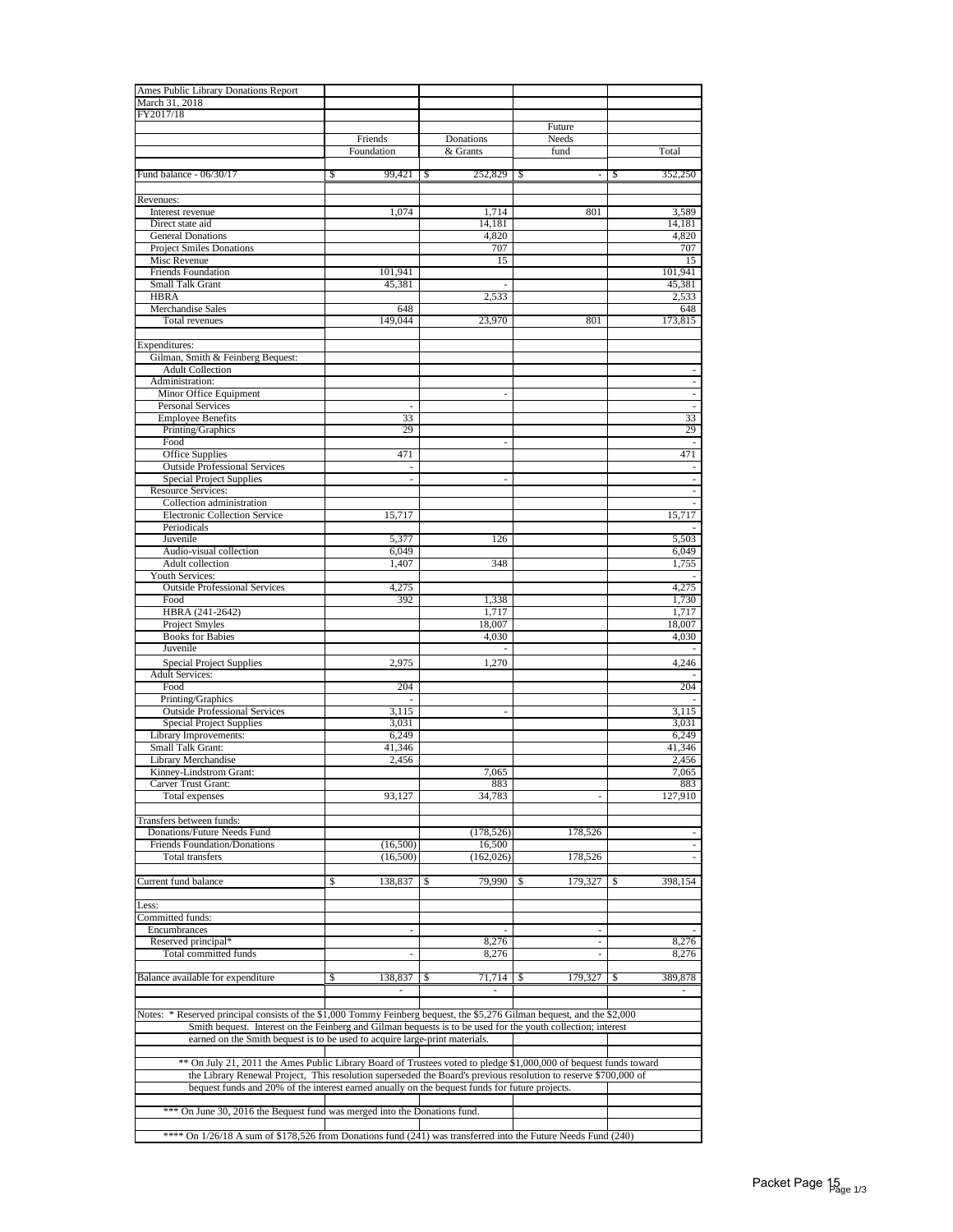| Ames Public Library                         |               |                           |            |                          |                                |               |
|---------------------------------------------|---------------|---------------------------|------------|--------------------------|--------------------------------|---------------|
| <b>YTD Library Friends Foundation</b>       |               |                           |            |                          |                                |               |
| March 31, 2018                              |               |                           |            |                          |                                |               |
| FY2017/18                                   |               |                           |            |                          |                                |               |
|                                             | Friends       |                           | Small Talk | Library                  | Library                        |               |
|                                             | Foundation    |                           | Grant      | Improvements             | Merchandise                    | Total         |
|                                             |               |                           |            |                          |                                |               |
| Fund balance - 06/30/17                     | \$<br>88,483  | \$                        | 1,422      | \$<br>9,516              | \$<br>$\overline{\phantom{a}}$ | \$<br>99,421  |
|                                             |               |                           |            |                          |                                |               |
|                                             |               |                           |            |                          |                                |               |
| Revenue:                                    |               |                           |            |                          |                                |               |
| Interest revenue                            | 1,074         |                           |            |                          |                                | 1,074         |
| Friends Foundation                          | 101,941       |                           |            |                          |                                | 101,941       |
| Small Talk Grant                            |               |                           | 45,381     |                          |                                | 45,381        |
| Merchandise Sales                           |               |                           |            |                          | 648                            | 648           |
| Total revenues                              | 103,015       |                           | 45,381     | $\overline{\phantom{a}}$ | 648                            | 149,044       |
|                                             |               |                           |            |                          |                                |               |
|                                             |               |                           |            |                          |                                |               |
| Expenditures:                               |               |                           |            |                          |                                |               |
| Gilman, Smith & Feinberg Bequest:           |               |                           |            |                          |                                |               |
| <b>Adult Collection</b>                     |               |                           |            |                          |                                |               |
| Administration:                             |               |                           |            |                          |                                |               |
| <b>Personal Services</b>                    |               |                           |            |                          |                                |               |
| <b>Employee Benefits</b>                    | 33            |                           |            |                          |                                | 33            |
| Printing/Graphics                           | 29            |                           |            |                          |                                | 29            |
| Food                                        |               |                           |            |                          |                                |               |
| Office Supplies                             | 471           |                           |            |                          |                                | 471           |
| <b>Outside Professional Services</b>        |               |                           |            |                          |                                |               |
| <b>Special Project Supplies</b>             |               |                           |            |                          |                                |               |
| <b>Resource Services:</b>                   |               |                           |            |                          |                                |               |
| Collection administration                   |               |                           |            |                          |                                |               |
| <b>Electronic Collection Service</b>        | 15,717        |                           |            |                          |                                | 15,717        |
| Periodicals                                 |               |                           |            |                          |                                |               |
| Juvenile                                    | 5,377         |                           |            |                          |                                | 5,377         |
| Audio-visual collection                     | 6,049         |                           |            |                          |                                | 6,049         |
| Adult collection                            | 1,407         |                           |            |                          |                                | 1,407         |
| Youth Services:                             |               |                           |            |                          |                                |               |
| <b>Outside Professional Services</b>        | 4,275         |                           |            |                          |                                | 4,275         |
| Food                                        | 392           |                           |            |                          |                                | 392           |
| Juvenile<br><b>Special Project Supplies</b> | 2,975         |                           |            |                          |                                | 2,975         |
| <b>Adult Services:</b>                      |               |                           |            |                          |                                |               |
| Food                                        | 204           |                           |            |                          |                                | 204           |
| Printing/Graphics                           |               |                           |            |                          |                                |               |
| <b>Outside Professional Services</b>        | 3,115         |                           |            |                          |                                | 3,115         |
| <b>Special Project Supplies</b>             | 3,031         |                           |            |                          |                                | 3,031         |
| Library Improvements:                       |               |                           |            | 6,249                    |                                | 6,249         |
| Small Talk Grant:                           |               |                           | 41,346     |                          |                                | 41,346        |
| Library Merchandise                         |               |                           |            |                          | 2,456                          | 2,456         |
| Total expenses                              | 43,076        |                           | 41,346     | 6,249                    | 2,456                          | 93,127        |
|                                             |               |                           |            |                          |                                |               |
| Transfers between funds:                    |               |                           |            |                          |                                |               |
| Friends Foundation/Merchandise              | (5,000)       |                           |            |                          | 5,000                          |               |
| Friends Foundation/Donations                | (16,500)      |                           |            |                          |                                | (16,500)      |
|                                             | (21,500)      |                           |            | ä,                       | 5,000                          | (16,500)      |
|                                             |               |                           |            |                          |                                |               |
| Available balance:                          | \$<br>126,921 | $\boldsymbol{\mathsf{S}}$ | 5,457      | \$<br>3,267              | 3,192<br>\$                    | \$<br>138,837 |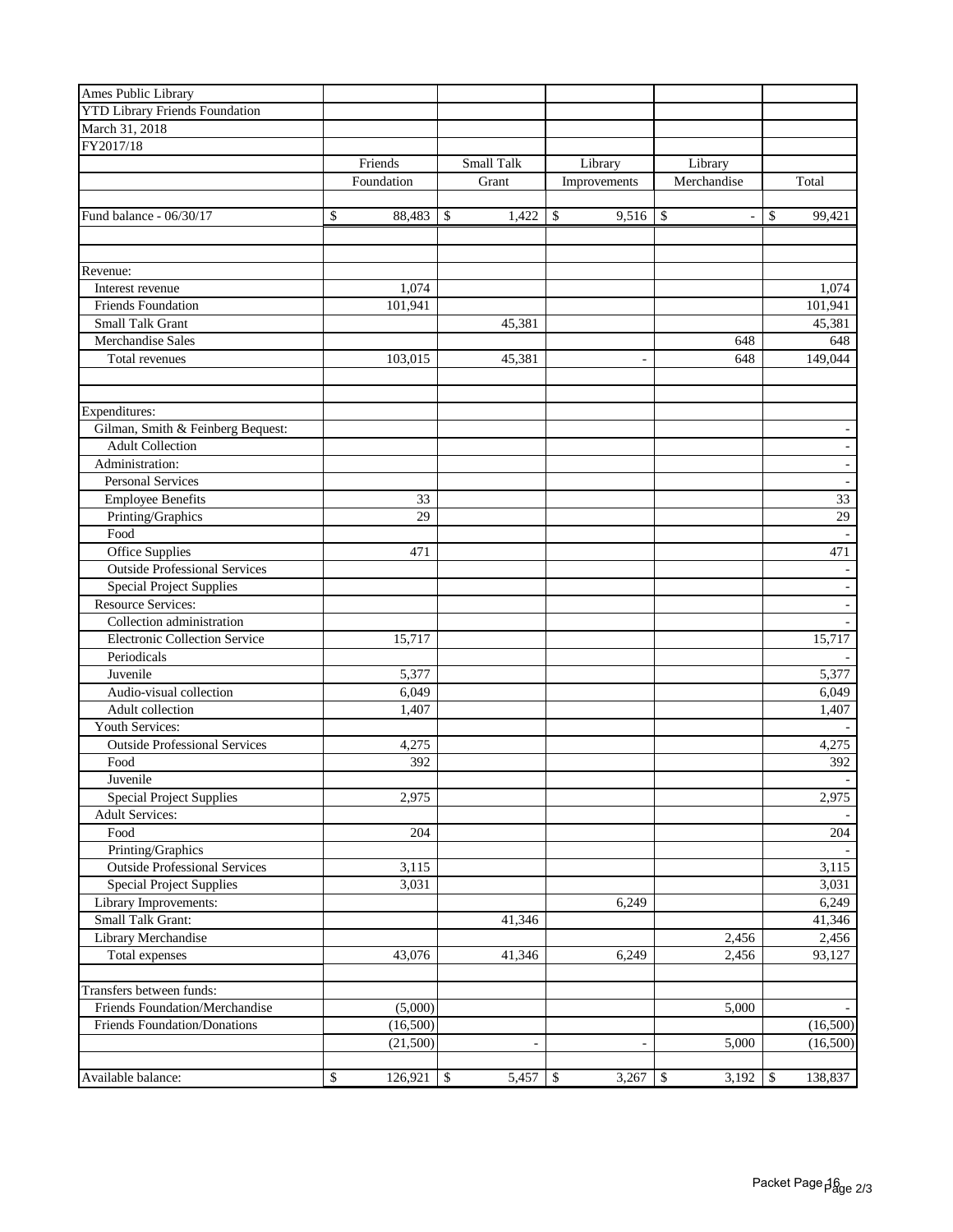| Ames Public Library                            |              |           |               |                           |               |                          |             |         |           |                         |          |                               |         |              |              |                |                |         |                        |    |             |            |
|------------------------------------------------|--------------|-----------|---------------|---------------------------|---------------|--------------------------|-------------|---------|-----------|-------------------------|----------|-------------------------------|---------|--------------|--------------|----------------|----------------|---------|------------------------|----|-------------|------------|
| <b>YTD Library Donations and Grants Detail</b> |              |           |               |                           |               |                          |             |         |           |                         |          |                               |         |              |              |                |                |         |                        |    |             |            |
| March 31, 2018                                 |              |           |               |                           |               |                          |             |         |           |                         |          |                               |         |              |              |                |                |         |                        |    |             |            |
| FY2017/18                                      |              |           |               |                           |               |                          |             |         |           |                         |          |                               |         |              |              |                |                |         |                        |    |             |            |
|                                                |              |           | <b>Books</b>  | Project                   | Small         |                          |             | Sale of |           |                         |          | Roy J Carver Kinney-Lindstrom | Library |              | Library      |                | Uncommitted    | Gilman  | Smith                  |    | Tommy       |            |
|                                                | Donations    |           | for Babies    | Smyles                    | Talk          |                          | <b>HBRA</b> | Asset   |           | Bldg Grant*             |          | Grant**                       |         | Improvements | Renovation   |                | Bequests       | Bequest | Bequest                |    | Feinberg    | Total      |
|                                                |              |           |               |                           |               |                          |             |         |           |                         |          |                               |         |              |              |                |                |         |                        |    |             |            |
| Fund balance - 06/30/17                        | 74,854<br>\$ |           | <sup>\$</sup> | $15,248$ \$<br>$0 \mid S$ |               | 10,000                   | S           |         |           | 883 \$<br><sup>\$</sup> |          | $7,065$ \$                    |         | 7,495        | 38,395<br>-S |                | 90,476         | 5,363   | 2,033<br>S             | -S | 1,017<br>-S | 252,829    |
|                                                |              |           |               |                           |               |                          |             |         |           |                         |          |                               |         |              |              |                |                |         |                        |    |             |            |
|                                                |              |           |               |                           |               |                          |             |         |           |                         |          |                               |         |              |              |                |                |         |                        |    |             |            |
| Revenues:                                      |              |           |               |                           |               |                          |             |         |           |                         |          |                               |         |              |              |                |                |         |                        |    |             |            |
| Interest revenue                               |              | 1,638     |               |                           |               |                          |             |         |           |                         |          |                               |         |              |              |                |                | 49      | 18                     |    | 9           | 1,714      |
| Direct state aid                               |              |           | 14,181        |                           |               |                          |             |         |           |                         |          |                               |         |              |              |                |                |         |                        |    |             | 14,181     |
| General donations                              |              | 4,820     |               |                           |               |                          |             |         |           |                         |          |                               |         |              |              |                |                |         |                        |    |             | 4,820      |
| Project Smyles donations                       |              |           |               | 707                       |               |                          |             |         |           |                         |          |                               |         |              |              |                |                |         |                        |    |             | 707        |
| Small Talk donations                           |              |           |               |                           |               |                          |             |         |           |                         |          |                               |         |              |              |                |                |         |                        |    |             |            |
| <b>HBRA</b>                                    |              |           |               |                           |               |                          | 2,533       |         |           |                         |          |                               |         |              |              |                |                |         |                        |    |             | 2,533      |
| Misc Revenue                                   |              |           |               |                           |               |                          |             | 15      |           |                         |          |                               |         |              |              |                |                |         |                        |    |             | 15         |
| Total revenues                                 |              | 6,458     | 14,181        | 707                       |               |                          | 2,533       | 15      |           |                         |          |                               |         | $\sim$       |              |                |                | 49      | 18                     |    | 9           | 23,970     |
|                                                |              |           |               |                           |               |                          |             |         |           |                         |          |                               |         |              |              |                |                |         |                        |    |             |            |
| Expenditures:                                  |              |           |               |                           |               |                          |             |         |           |                         |          |                               |         |              |              |                |                |         |                        |    |             |            |
| Administration:                                |              |           |               |                           |               |                          |             |         |           |                         |          |                               |         |              |              |                |                |         |                        |    |             |            |
| Minor Office Equipment                         |              |           |               |                           |               |                          |             |         |           |                         |          |                               |         |              |              |                |                |         |                        |    |             |            |
| Food                                           |              |           |               |                           |               |                          |             |         |           |                         |          |                               |         |              |              |                |                |         |                        |    |             |            |
| <b>Special Project Supplies</b>                |              |           |               |                           |               |                          |             |         |           |                         |          |                               |         |              |              |                |                |         |                        |    |             |            |
| Youth Services:                                |              |           |               |                           |               |                          |             |         |           |                         |          |                               |         |              |              |                |                |         |                        |    |             |            |
| Food                                           |              | 1,338     |               |                           |               |                          |             |         |           |                         |          |                               |         |              |              |                |                |         |                        |    |             | 1,338      |
| <b>HBRA</b>                                    |              |           |               |                           |               |                          | 1,717       |         |           |                         |          |                               |         |              |              |                |                |         |                        |    |             | 1,717      |
| Project Smyles                                 |              |           |               | 18,007                    |               |                          |             |         |           |                         |          |                               |         |              |              |                |                |         |                        |    |             | 18,007     |
| <b>Books</b> for Babies                        |              |           | 4,030         |                           |               |                          |             |         |           |                         |          |                               |         |              |              |                |                |         |                        |    |             | 4,030      |
| Juvenile                                       |              |           |               |                           |               |                          |             |         |           |                         |          |                               |         |              |              |                |                |         |                        |    |             |            |
| Special Project Supplies                       |              | 1,270     |               |                           |               |                          |             |         |           |                         |          |                               |         |              |              |                |                |         |                        |    |             | 1,270      |
| <b>Adult Services:</b>                         |              |           |               |                           |               |                          |             |         |           |                         |          |                               |         |              |              |                |                |         |                        |    |             |            |
| <b>Outside Professional Service</b>            |              |           |               |                           |               |                          |             |         |           |                         |          |                               |         |              |              |                |                |         |                        |    |             |            |
| Collections:                                   |              |           |               |                           |               |                          |             |         |           |                         |          |                               |         |              |              |                |                |         |                        |    |             |            |
| Periodicals                                    |              |           |               |                           |               |                          |             |         |           |                         |          |                               |         |              |              |                |                |         |                        |    |             |            |
| Juvenile                                       |              | 126       |               |                           |               |                          |             |         |           |                         |          |                               |         |              |              |                |                |         |                        |    |             | 126        |
| Audio/Visual collection                        |              |           |               |                           |               |                          |             |         |           |                         |          |                               |         |              |              |                |                |         |                        |    |             |            |
| Adult collection                               |              | 348       |               |                           |               |                          |             |         |           |                         |          |                               |         |              |              |                |                |         |                        |    |             | 348        |
| Kinney-Lindstrom Grant                         |              |           |               |                           |               |                          |             |         |           |                         |          | 7,065                         |         |              |              |                |                |         |                        |    |             | 7,065      |
| Carver Trust Grant                             |              |           |               |                           |               |                          |             |         |           | 883                     |          |                               |         |              |              |                |                |         |                        |    |             | 883        |
| Total expenses                                 |              | 3,082     | 4,030         | 18,007                    |               |                          | 1,717       |         |           | 883                     |          | 7,065                         |         |              |              |                |                |         |                        |    |             | 34,783     |
|                                                |              |           |               |                           |               |                          |             |         |           |                         |          |                               |         |              |              |                |                |         |                        |    |             |            |
| ransfers between funds:                        |              |           |               |                           |               |                          |             |         |           |                         |          |                               |         |              |              |                |                |         |                        |    |             |            |
| Donations/Future Needs Fund                    | (49, 655)    |           |               |                           |               |                          |             |         |           |                         |          |                               |         |              | (38, 395)    |                | (90, 476)      |         |                        |    |             | (178, 526) |
| Friends Foundation/Donations                   |              |           |               | 16,500                    |               |                          |             |         |           |                         |          |                               |         |              |              |                |                |         |                        |    |             | 16,500     |
| <b>Total Transfers</b>                         | (49, 655)    |           |               | 16,500                    |               | $\overline{\phantom{a}}$ | $\sim$      | ÷.      |           |                         |          |                               |         | $\sim$       | (38, 395)    |                | (90, 476)      |         |                        |    |             | (162, 026) |
|                                                |              |           |               |                           |               |                          |             |         |           |                         |          |                               |         |              |              |                |                |         |                        |    |             |            |
|                                                |              |           |               |                           |               |                          |             |         |           |                         |          |                               |         |              |              |                |                |         |                        |    |             |            |
| Current Fund balance:                          | \$           | 28,576 \$ |               | 14,448                    | $\mathcal{S}$ | 10,000                   | 816 \$      |         |           | $\sim$                  | - \$     |                               | $-5$    | 7,495        |              | 0 <sup>1</sup> | $\overline{0}$ | 5,412   | 2,051<br>$\mathcal{S}$ | -8 | 1,026<br>\$ | 79,990     |
|                                                |              |           |               |                           |               |                          |             |         |           |                         |          |                               |         |              |              |                |                |         |                        |    |             |            |
| Committed funds:                               |              |           |               |                           |               |                          |             |         |           |                         |          |                               |         |              |              |                |                |         |                        |    |             |            |
| Encumbrances                                   |              |           |               |                           |               |                          |             |         |           |                         |          |                               |         |              |              |                |                |         |                        |    |             |            |
| Reserved principal                             |              |           |               |                           |               |                          |             |         |           |                         |          |                               |         |              |              |                |                | 5,276   | 2,000                  |    | 1,000       | 8,276      |
| Total committed funds                          |              | ÷,        | $\sim$        | $\sim$                    |               | $\sim$                   | $\sim$      |         | $\sim$    | $\sim$                  |          | $\sim$                        |         | $\sim$       |              | $\sim$         | $\sim$         | 5,276   | 2,000                  |    | 1,000       | 8,276      |
|                                                |              |           |               |                           |               |                          |             |         |           |                         |          |                               |         |              |              |                |                |         |                        |    |             |            |
| Available balance 2/28/18                      | S            |           | $10,151$ \$   | 14,448                    | $\sim$        | 10,000                   | 816S        |         | $15$ \ \$ | $\sim$                  | <b>S</b> | $-1$ \$                       |         | 7,495        |              | 0 <sup>1</sup> | $\overline{0}$ | 136     | S                      |    | 26<br>-S    | 71,714     |
|                                                |              |           |               |                           |               |                          |             |         |           |                         |          |                               |         |              |              |                |                |         |                        |    |             |            |
|                                                |              |           |               |                           |               |                          |             |         |           |                         |          |                               |         |              |              |                |                |         |                        |    |             |            |
| $*241 - 2640$                                  |              |           |               |                           |               |                          |             |         |           |                         |          |                               |         |              |              |                |                |         |                        |    |             |            |
| $*241-2641$                                    |              |           |               |                           |               |                          |             |         |           |                         |          |                               |         |              |              |                |                |         |                        |    |             |            |
|                                                |              |           |               |                           |               |                          |             |         |           |                         |          |                               |         |              |              |                |                |         |                        |    |             |            |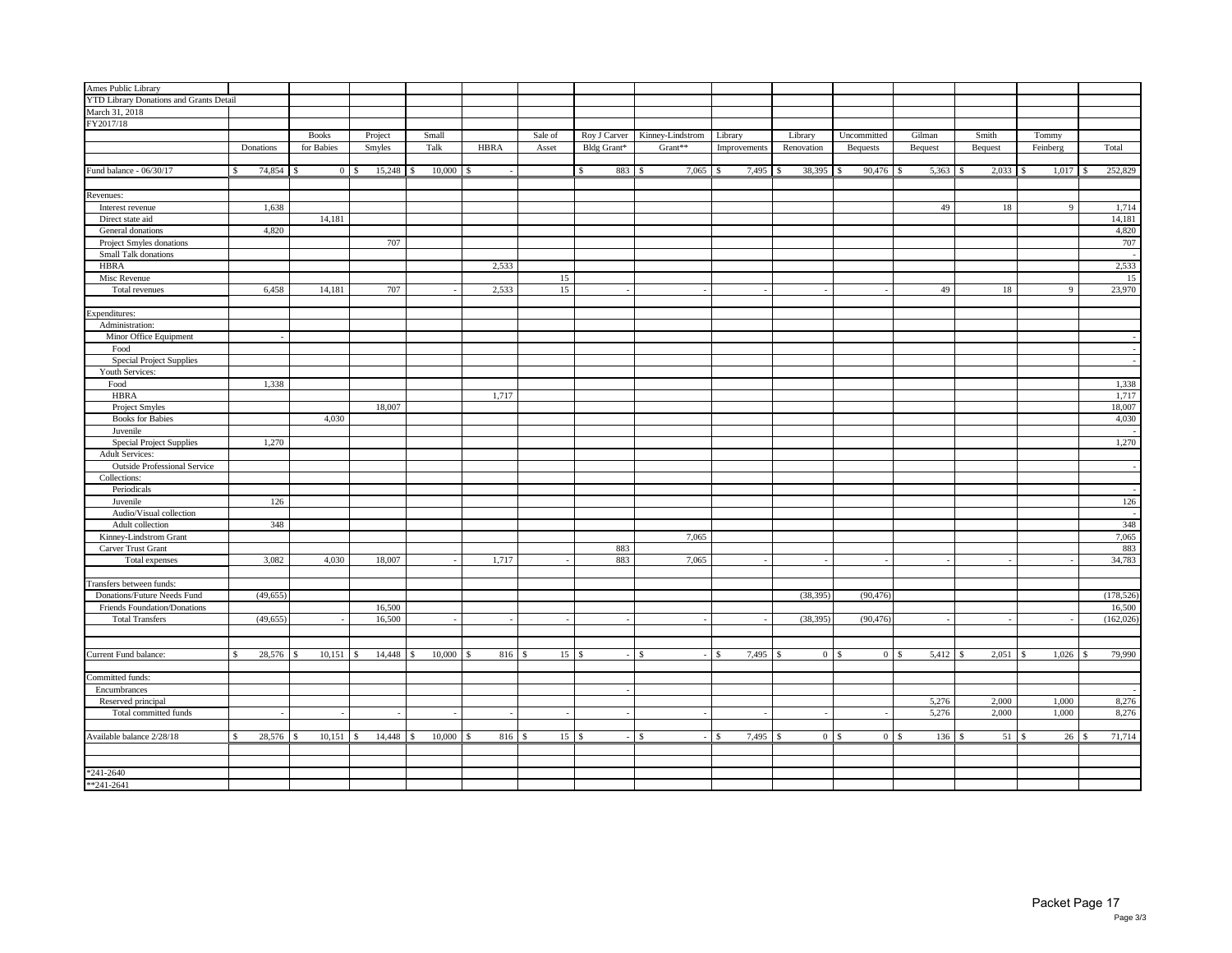## **Sex Offender Policy**

#### **BOARD OF TRUSTEES AMES PUBLIC LIBRARY APRIL 19, 2018**

Be it resolved that the Board of Trustees, Ames Public Library, approves revisions to the Sex Offender Policy as presented/amended.

\_\_\_\_\_\_\_\_\_\_\_\_\_\_\_\_\_\_\_\_\_\_\_\_\_\_\_\_\_\_\_\_\_\_\_\_ \_\_\_\_\_\_\_\_\_\_\_\_\_\_\_\_\_\_\_\_\_\_\_\_\_\_\_\_\_\_\_\_\_\_\_ Roger Kluesner, Vice President Sarah Barchman, Secretary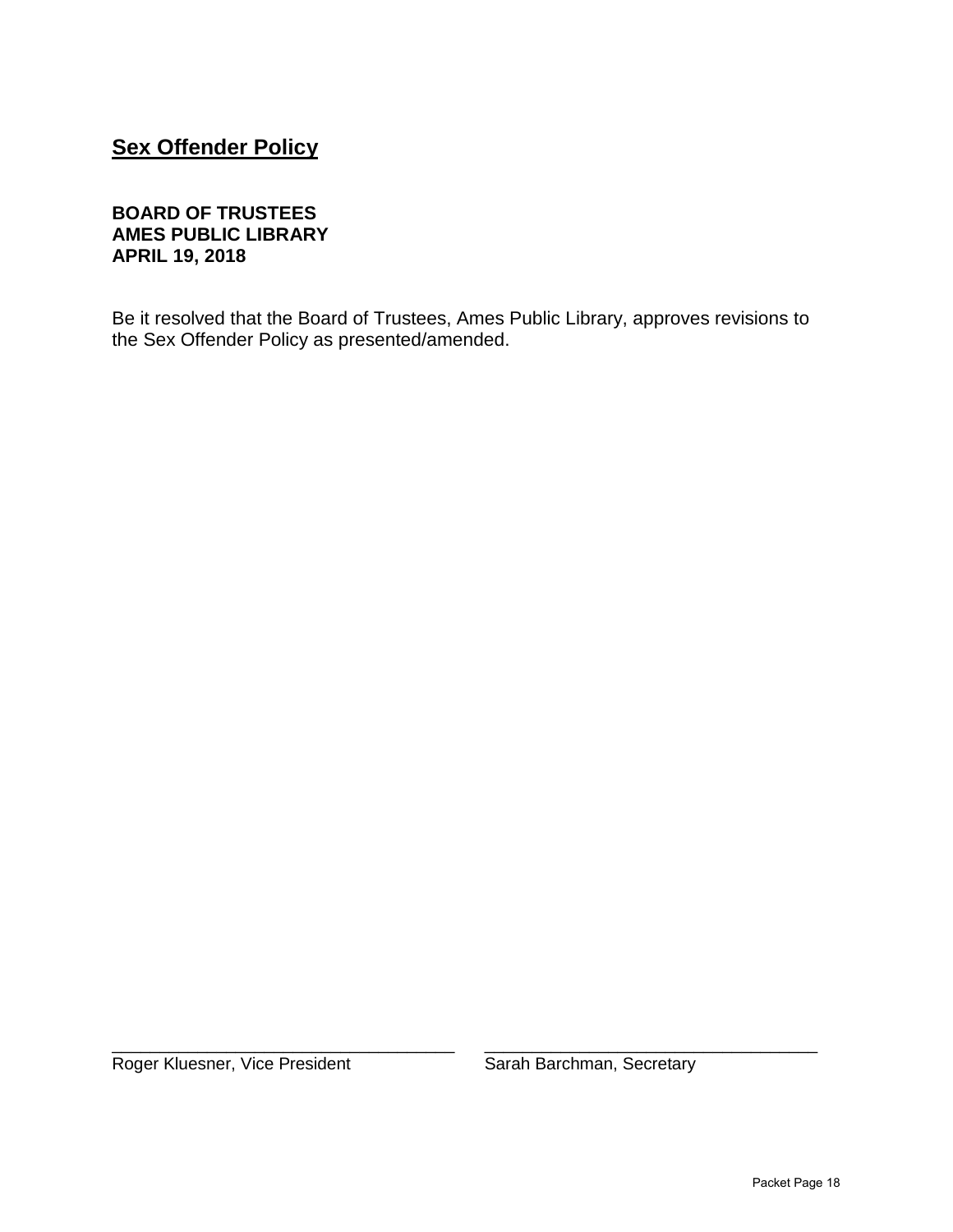

Section: Administration

Approved: 9/24/2009 Reviewed: Revised: 6/21/2012, 4/16/2015, 4/19/2018

## **Iowa Code**

[Iowa Code Chapter 692A.113](https://law.justia.com/codes/iowa/2016/title-xvi/chapter-692a/section-692a.113/) of Subtitle 1 of Title 16 prohibits a sex offender who has been convicted of a sex offense against a minor from being present upon public library real property without the written permission of the library director, or from loitering within 300 feet of the boundary of the real property of a public library.

- A "sex offender" is someone who is required under Chapter 692A to be on the Sex Offender Registry.
- "Sex offense against a minor" means an offense for which a conviction has been entered for a sex offense classified as a tier I, tier II, or tier III offense under Chapter 692 if such offense was committed against a minor, or otherwise involves a minor.
- "Loiter" means remaining in a place or circulating around a place under circumstances where a reasonable person would believe that the purpose or effect of the behavior is to enable a sex offender against a minor to become familiar with a location where a potential victim may be found, or to satisfy an unlawful sexual desire, or to locate, lure, or harass a potential victim.

In addition, the law prohibits a sex offender who has been convicted of a sex offense against a minor from being employed by or from acting as a contractor or volunteer at any public library.

Note: Ames Public Library real property includes the Bookmobile facility.

## **Exceptions**

There are two exceptions to this law. A sex offender who has been convicted of a sex offense against a minor may be present: 1) during the period of time reasonably necessary to transport the offender's own minor child or ward to or from the library; and 2) during the period of time reasonably necessary to vote in a public election if the polling place is located in the library.

Other exceptions to this policy can occur only with written permission of the Library Director. The Library Director will determine eligibility to be on Library property and may consultafter consultation with law enforcement, social service agencies, and/or other appropriate governmental officials. The Board of Trustees will not entertain any appeals of the Director's determination. No entry to the Library will be permitted during the review process.

## **Access to Materials**

If a request for permission to be on Library property is denied, an offender may it is the responsibility of the requestor to arrange for a third party to select, check-out and return materials to the Library on his or her behalf. The Library may issue a borrower's card in the offender's name to be used by the a-third party.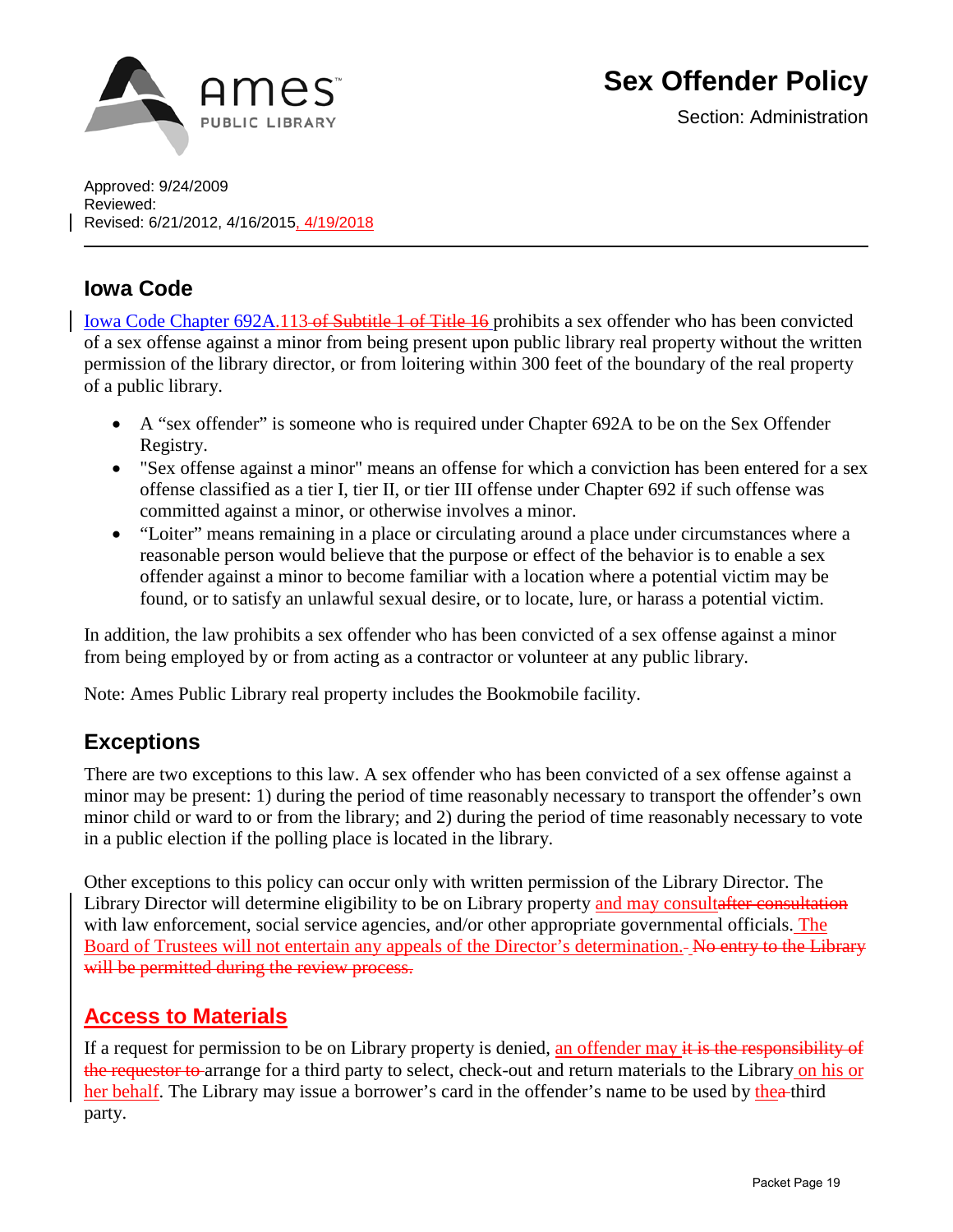## **Enforcement**

The responsibility for compliance with this law rests with the offender. However, if Library staff has knowledge or receives information, that a person who has been convicted of a sex offense against a minor is on library premises, the Ames Police Department will be contacted.

Volunteers and applicants for employment will be screened as appropriate for compliance with the law.

## **Appeals**

Appeals for administrative discretion regarding this policy will not be entertained.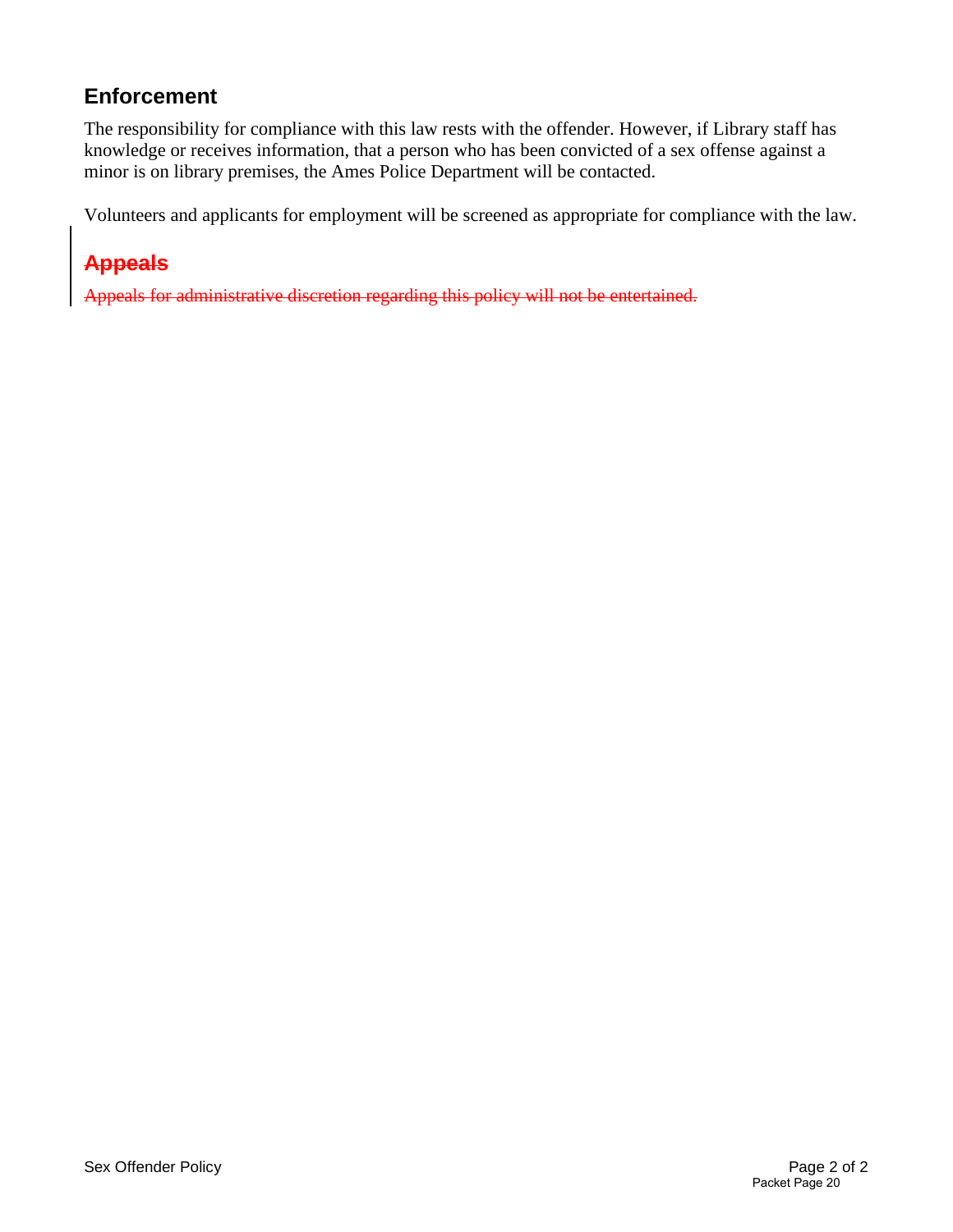

Approved: 11/17/2005 Reviewed: Revised: 10/23/2008, 7/21/2011, 6/18/2015

Ames Public Library offers collections to further the Library's mission, "Ames Public Library – We connect you to the world of ideas." The freedom to know is the foundation of our democracy. Ames Public Library strives to be an information center for the Ames community to preserve and encourage the free expression of ideas essential to informed citizens. The Ames Public Library Board of Trustees has adopted this Collections Policy to provide guidance for the selection and evaluation of materials to anticipate and meet the needs of the Ames community.

## **Responsibility for Selection**

The Ames Public Library Board of Trustees delegates authority for the selection of materials to the Library Director and those members of staff designated by the director as selectors, who are charged with meeting the goals of the Collections Policy.

## **Materials Budget**

The Ames Public Library Board of Trustees develops an annual materials budget in consultation with the director. This budget is certified by the Ames City Council. Each year the selectors develop budgets for their selection areas based on factors such as circulation statistics, cost per item, annual collection goals, and support of the strategic plan.

## **Selection Guidelines and Practices**

The Ames community includes people from diverse educational, cultural and economic backgrounds who display a variety of interests, needs, values and viewpoints. Selections are based on general knowledge of the subject area and its literature, familiarity with the materials in the collection, an awareness of the selection tools for the subject, and recognition of community needs as identified by demographic circulation, statistical analyses, and customer requests. The selectors apply professional standards and work within specific selection and review procedures.

Selectors recognize the importance of informed citizens who are familiar with their heritage and with issues facing the community. Library customers will find materials to stimulate their imaginations and enhance their leisure time. Librarians support the role of a popular materials center by selecting materials to serve the full range of ages, cultures, lifestyles, education, reading, and technology skills of citizens. The materials selected reflect the complex culture shared by the community. The collection includes diverse points of view and a choice of formats, treatments, and levels of difficulty. Librarians achieve a balanced collection through the diversity of materials, not an equality of numbers, working within constraints of budgets, availability, and space.

Ames Public Library is a popular materials center and does not attempt to duplicate the research resources of Iowa State University. The library does not collect material to support local school curricula, except when these materials also serve the general public. The Library does collect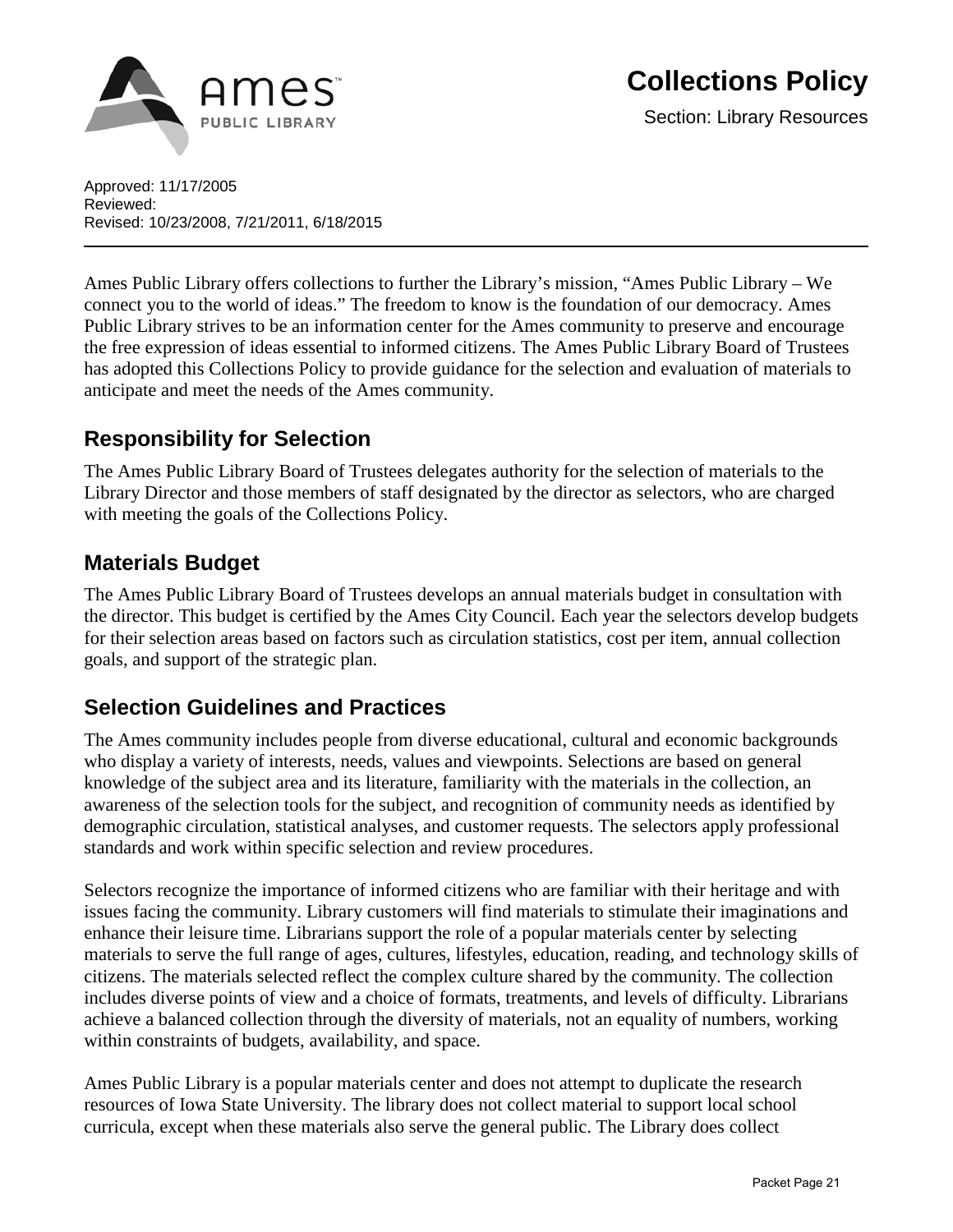supplementary materials that promote lifelong learning and provide a beginning point for those seeking more advanced information or materials.

The collection is generally not archival, and items are expected to be used frequently. The selectors oversee an annual assessment to ensure that the collection meets current needs and that a substantial percentage of the materials are less than five years old.

Ames Public Library adheres to the American Library Association's [Library Bill of Rights a](http://www.ala.org/advocacy/intfreedom/librarybill/)nd it[s](http://www.ala.org/advocacy/intfreedom/librarybill/interpretations) [interpretations,](http://www.ala.org/advocacy/intfreedom/librarybill/interpretations) and [The Freedom to Read](http://www.ala.org/advocacy/intfreedom/statementspols/freedomreadstatement) and [Freedom to View](http://www.ala.org/advocacy/intfreedom/statementspols/freedomviewstatement) statements. Inclusion of material in the collection does not imply the library's endorsement of it or its contents. The Library recognizes that any given item may offend some patrons, but because the Library follows accepted principles of intellectual freedom, it will not remove specific titles solely because individuals or groups may find them objectionable.

## **Criteria for Selection**

All materials are evaluated using the following criteria:

- Content fits within the mission and strategic plan of Ames Public Library
- Popular demand
- Cost
- Timeliness
- Scarcity of material on the subject and availability elsewhere
- Suitability of form for library use
- Quality and sustainability of the format
- Representation of diverse points of view and broad knowledge base
- Relevance to community needs
- Consideration of the work as a whole
- Technical quality

Materials in electronic format are evaluated using the following additional criteria:

- Added value over other formats
- User-friendly search interface
- Remote and in-house accessibility
- Unlimited access, when possible
- Customer access based on library card number
- Vendor-provided usage statistics
- Maintained over a variety of computer platforms

An item need not meet all of these criteria in order to be acceptable. Other considerations may be applicable in specific subject areas.

## **Formats**

Materials are purchased in the most appropriate sustainable format for library use. Ames Public Library recognizes the place of non-print formats in the collection as legitimate educational and recreational resources for the community. The Library monitors the development of new formats and may add these to the collection. The continuation of current formats and the adoption of new formats will be based on an analysis of market acceptance of the format, its ability to provide a cost-effective alternative to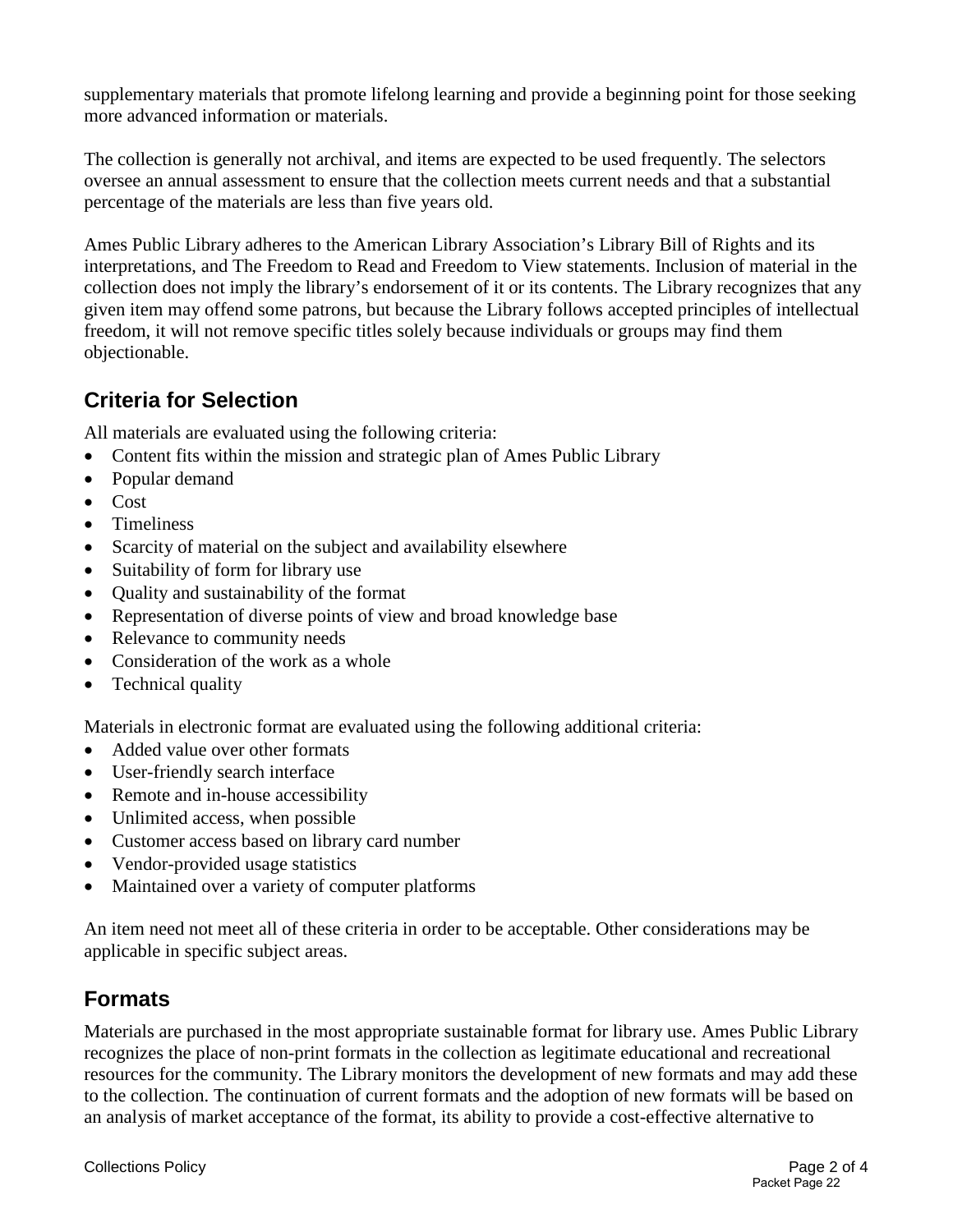existing formats, and the Library's financial ability to acquire, process, and maintain a sufficient collection.

Ames Public Library acquires materials in formats that are useful for citizens with disabilities. Selectors will develop these collections as demand indicates, and will be alert for new formats that may be appropriate.

## **Multiple Copies**

Ames Public Library may respond directly to community and customer interests by purchasing multiple copies of certain items. While the Library's budgetary resources do not allow for the purchase of multiple copies of every title owned, the budget is structured to provide multiple copies of high demand items. The number of duplicate copies purchased may be determined by the number of holds placed on a given title. The Library strives to meet temporary demand and still build a collection with breadth and depth.

## **Customer Requests**

Ames Public Library customers are encouraged to recommend purchase of library materials. These requests are evaluated using the selection criteria reflected elsewhere in this policy. "Customer Request Forms" are available online at Ames Public Library's website: www.amespubliclibrary.org.

## **World Language Materials**

The Library generally does not acquire materials in languages other than English; nor does it acquire foreign language films that do not provide an option for English subtitles. The Library may maintain a limited collection of world language materials in both the adult and youth collections for recreational reading and to support world language programs.

## **Special Collections**

Ames Public Library supports the acquisition and preservation of useful and important historical, municipal, public school, and genealogical materials relating to Ames and Story County. Materials may be obtained in print and electronic formats. The development of special collections will focus on the following areas:

- **Farwell Brown Photographic Archive:** Ames Public Library will work in cooperation with Ames Historical Society to develop and maintain the print and digital archive.
- **Heritage Room:** Ames Public Library may acquire and maintain useful and important historical and municipal publications relating to Ames and Story County. Ames Public Library will work in cooperation with Ames Historical Society to determine the disposition of materials of local historical interest.
- **Genealogy Collection:** Ames Public Library will acquire and maintain relevant genealogical materials in cooperation with the Story County Chapter of the Iowa Genealogical Society. The chapter is responsible for recommending new materials for the genealogy collection.

## **Collection Assessment**

Circulating collections undergo an annual assessment to make space for current materials, to make collections more attractive, to facilitate ease of use by customers and staff, and to reduce the damage to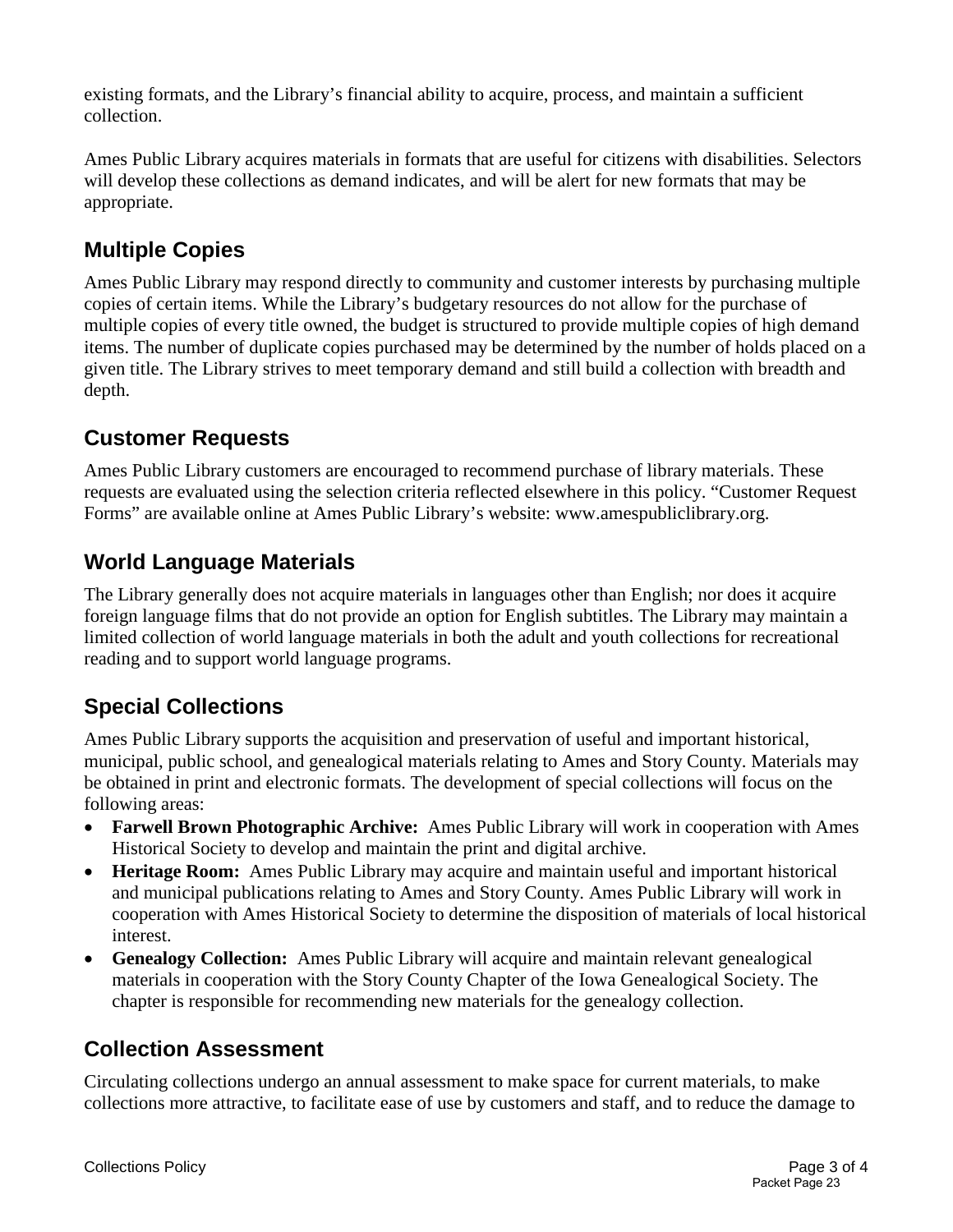materials caused by overcrowding, space limitations, and overuse. Assessment decisions are based on the following criteria:

- Currency
- Accuracy
- Use and vitality based on analysis of collection measures
- Wear and damage
- Durability
- Changes in format
- Duplicated holdings with low demand
- Space limitations
- Community interest
- Availability from other libraries
- Strategic plan priorities
- Sustainability of format

## **Placement of Materials**

Ames Public Library Resource Services staff uses the Dewey decimal classification system and Library of Congress subject headings to place materials in the proper subject area and to assign them to shelving categories. Selectors take into account age recommendations in reviews as they choose and classify materials.

Ames Public Library shelving areas are divided in sections such as Juvenile, Reference, Fiction, and DVDs for ease of use, but customers of any age may use materials in all sections of the library. It is the responsibility of parents or legal guardians, not Ames Public Library staff, to monitor library use by minors.

## **Expressions of Concern**

The Ames Public Library Director and the Board of Trustees welcome feedback from customers. Any customer concerns will be handled promptly and courteously as detailed in the Expressions of Concern Policy.

## **References**

This policy has been developed in concert with:

Ames Public Library Policies

[Mission Statement](http://www.amespubliclibrary.org/Docs_PDFs/Policy/MissionValuesStrategicPlanningPolicy.pdf) [Donations Policy](http://www.amespubliclibrary.org/Docs_PDFs/Policy/Donations.pdf) [Internet Use Policy](http://www.amespubliclibrary.org/Docs_PDFs/Policy/InternetUsePolicyandGuidelines.pdf)

American Library Association Documents [Library Bill of Rights](http://www.ala.org/advocacy/intfreedom/librarybill/) and its [interpretations](http://www.ala.org/advocacy/intfreedom/librarybill/interpretations) [The Freedom to Read Statement](http://www.ala.org/advocacy/intfreedom/statementspols/freedomreadstatement) [Freedom to View Statement](http://www.ala.org/advocacy/intfreedom/statementspols/freedomviewstatement)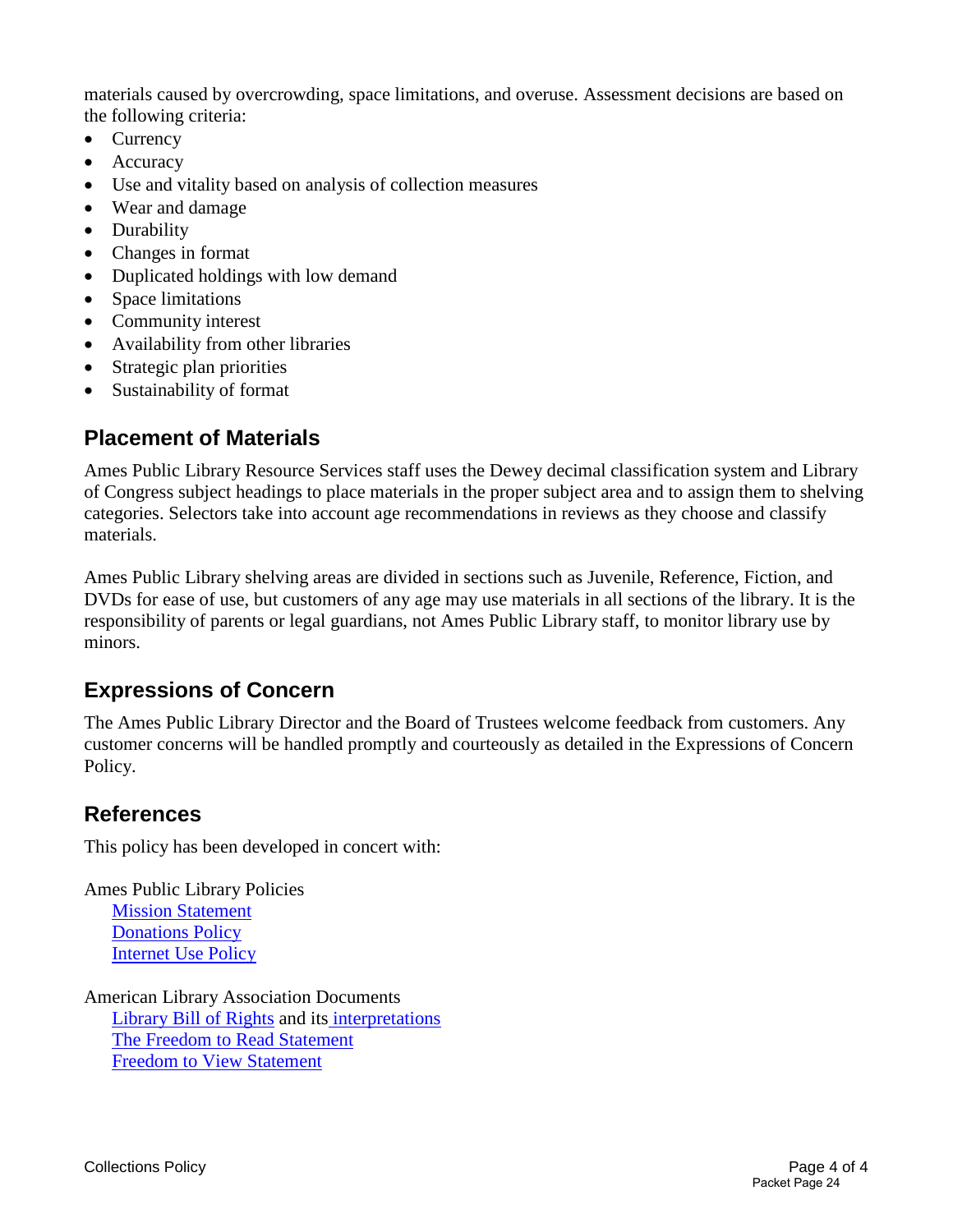## **Newspaper Digitization Services Recommendation**

#### **BOARD OF TRUSTEES AMES PUBLIC LIBRARY APRIL 19, 2018**

Be it resolved that the Board of Trustees, Ames Public Library, recommends that City Council approve the purchase of newspaper digitization services from Advantage Preservation of Cedar Rapids, Iowa, in an amount not to exceed \$68,400 using funds available from the 2017/18 and 2018/19 Memoranda of Understanding with the Ames Public Library Friends Foundation and unrestricted general donations.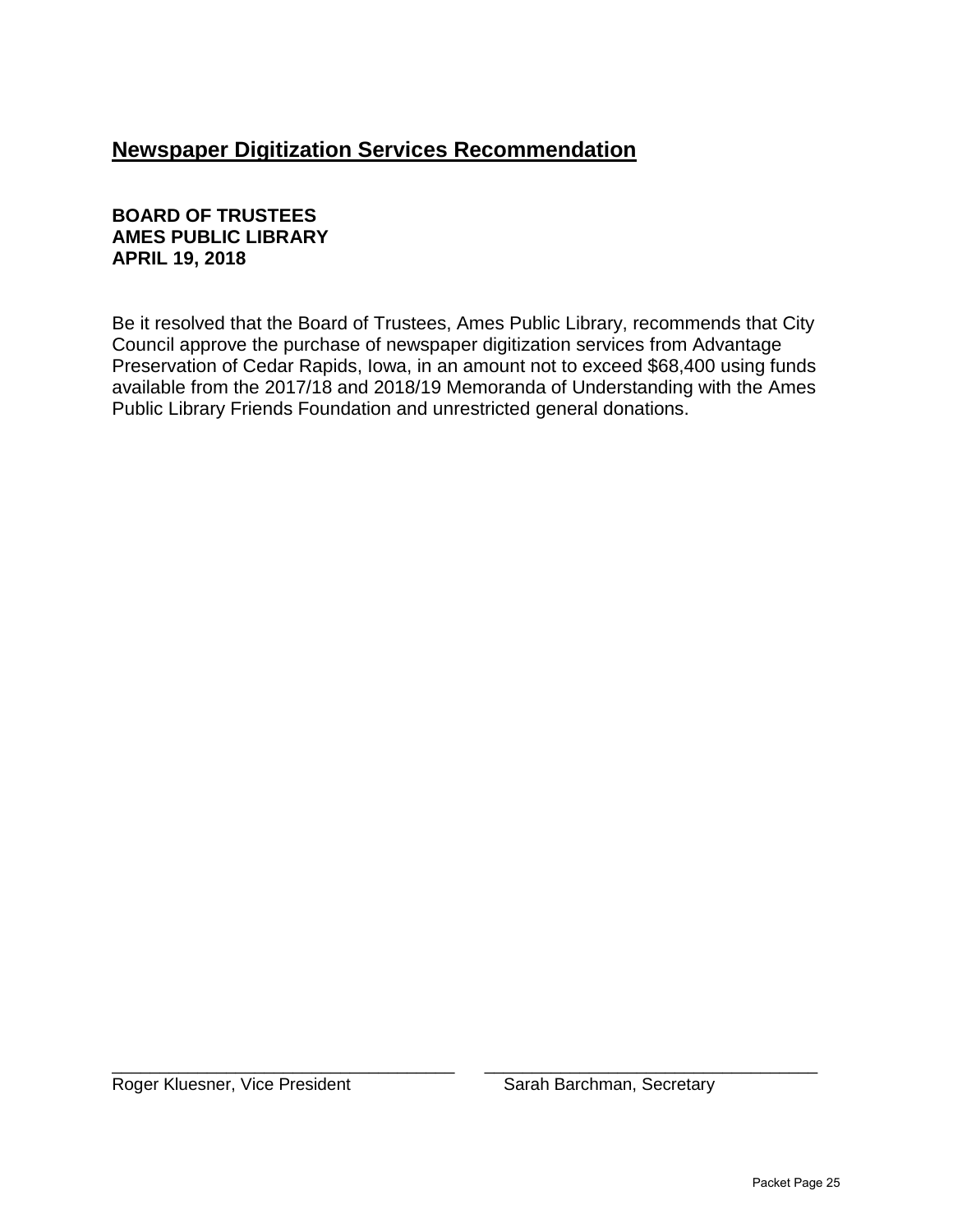**Background:** For several years, the Library has been interested in converting back issues of the Ames Tribune and its predecessor companies from microfilm into a digital format that would allow in-library and remote customer usage. This opportunity is now available through Advantage Preservation of Cedar Rapids.

Advantage Preservation has master negatives of most of the microfilm reels of interest to APL. These include issues of the *Ames Intelligencer/Times/News/Tribune*, *Ames Daily Tribune and Evening Times*, *Ames Daily Tribune*, *Ames Daily Tribune and Times*, and *Ames Milepost* that date back to 1877*.* The microfilm is owned by the State Historical Society of Iowa and stored in a vault in Cedar Rapids. Advantage Preservation has a contract with the State of Iowa which allows it access for the purpose of digitization, but does not allow for loan to institutions or other vendors. Furthermore, copyright authorization from the Ames Tribune is only valid for Advantage Preservation.

Staff has been working with Advantage Preservation to establish a timeline for the digitization project that is both practical for the firm and within the Library's budget. Advantage Preservation has offered to digitize issues from 1877 through August 1988 in the current fiscal year at a cost of \$33,575. This could be afforded by using the \$31,282.82 received from the 2017/18 Memorandum of Understanding with Ames Public Library Friends Foundation (FY18 MOU with APLFF) along with \$2,292.18 in unrestricted donations. A similar combination of funds could be used to complete the second phase of the project in fiscal year 2018/19 (FY19).

The total cost of the newspaper digitization project has not been determined because staff is still considering whether or not to purchase any additional titles. The amount of the FY19 MOU with APLFF has not yet been agreed upon, either, but usually results in about \$30,000 of revenue. At the end of March, over \$28,000 was available in the Library's unrestricted donations account. Complete digitization of the Ames Tribune's holdings and all of the 11 other optional titles has been quoted at \$68,400; the exact cost of the newspaper digitization project would ultimately depend on the titles selected, but would not exceed that amount.

**Staff Recommendation:** Staff recommends that the Library Board designate \$33,575 in 2017/18 for the first phase of the digitization project, using \$31,282.82 from the FY18 MOU with APLFF and \$2,292.18 from unrestricted donations, and up to \$34,825 in 2018/19, with proceeds from the FY19 MOU with APLFF and unrestricted donations. The exact cost of FY19 services will be determined when final options are chosen and the total project cost will not exceed \$68,400.

**Requested Action:** Because this project will involve a single source contract and cost more than \$50,000, Administration requests that the Library Board proceed by recommending City Council approval of the purchase of newspaper digitization services from Advantage Preservation of Cedar Rapids, Iowa in an amount not to exceed \$68,400, using Library funds from the 2017/18 and 2018/19 Memoranda of Understanding with the Ames Public Library Friends Foundation in combination with unrestricted donations.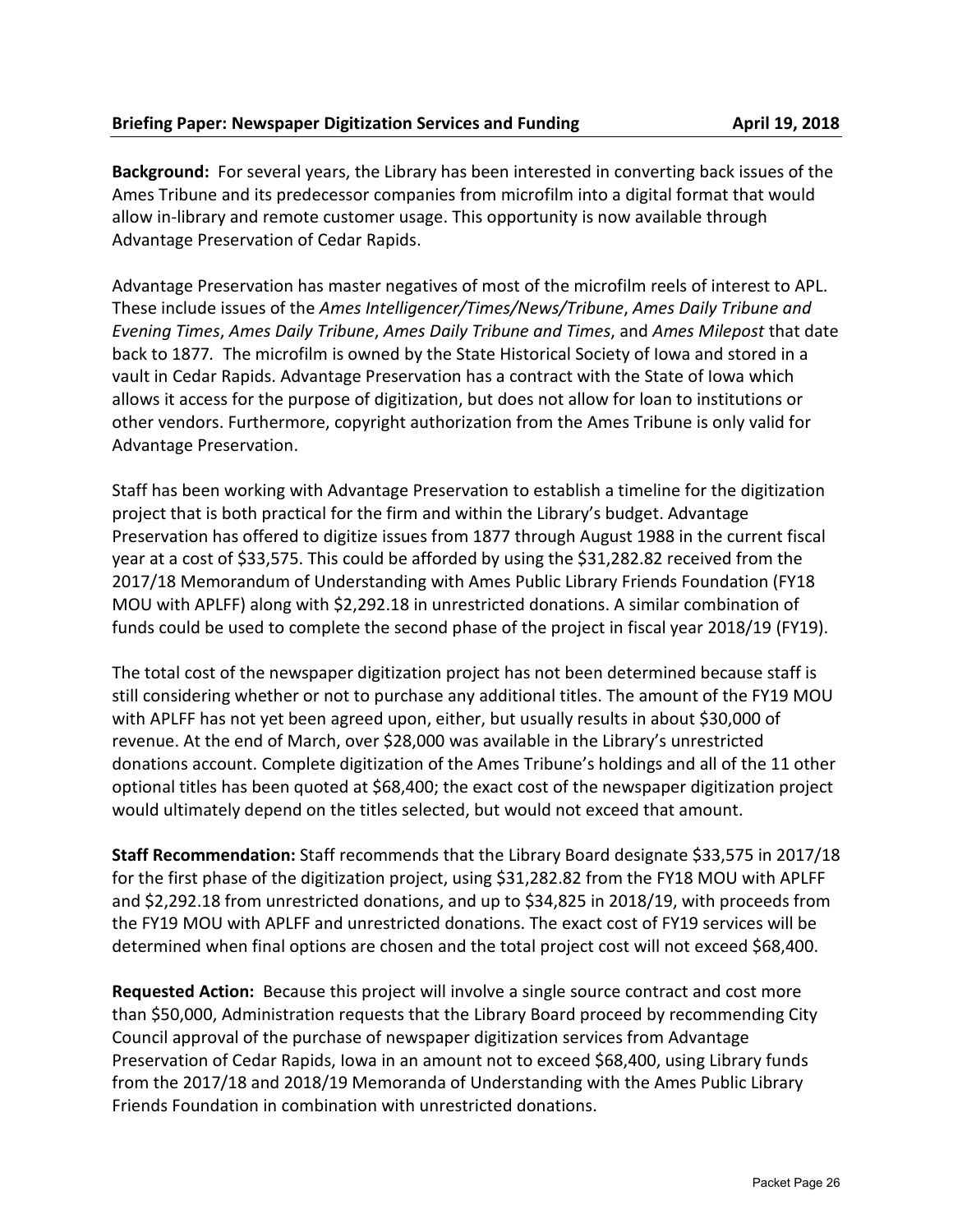## **FY19 Annual Maintenance Agreement Renewal with Innovative Interfaces, Inc.**

#### **BOARD OF TRUSTEES AMES PUBLIC LIBRARY APRIL 19, 2018**

Be it resolved that the Board of Trustees, Ames Public Library, approves renewal of the Annual Maintenance Agreement for the Polaris Integrated Library System with Innovative Interfaces, Inc. for fiscal year 2018/19 at a cost of \$28,554.35.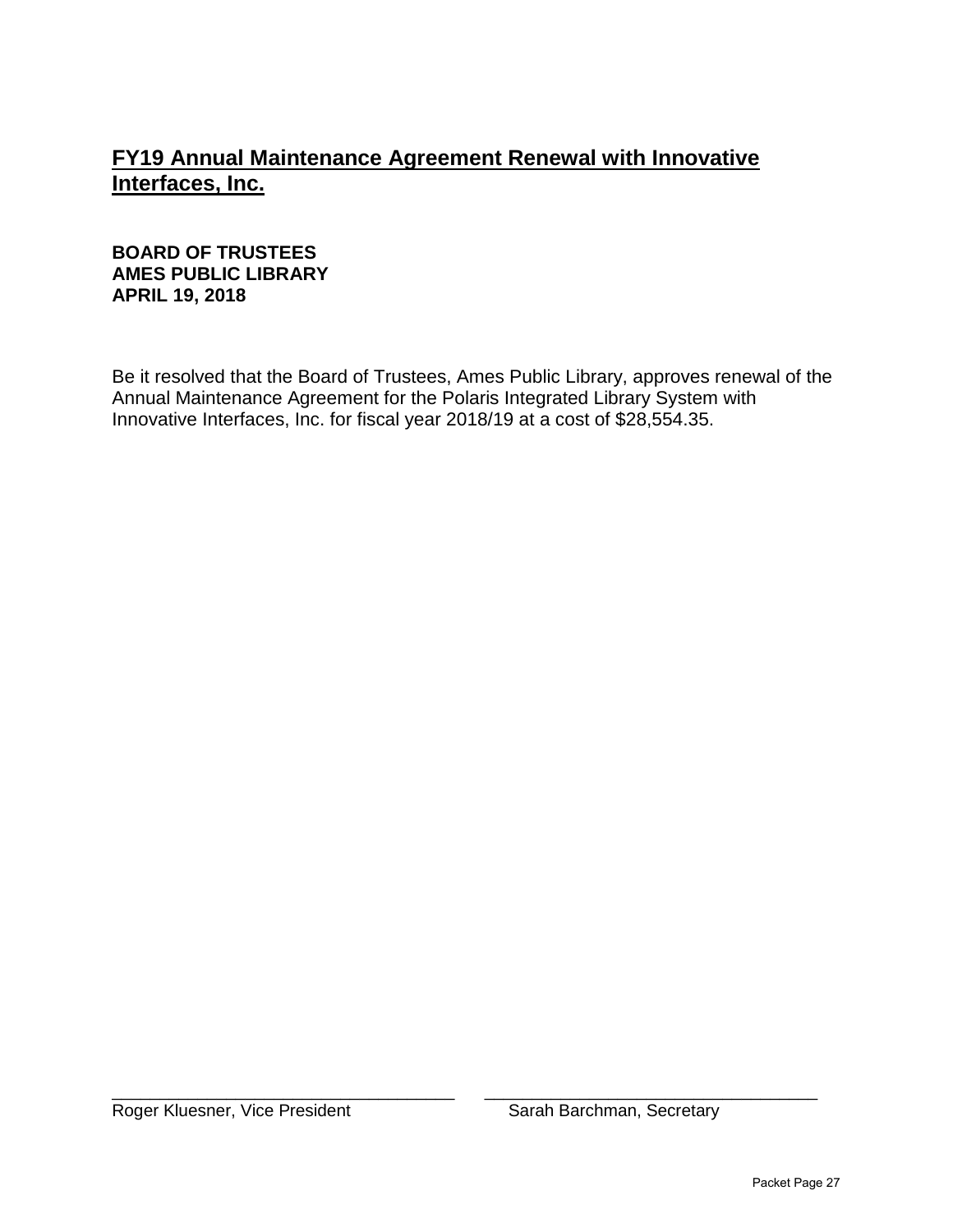**Background:** In January 2014, after evaluating competitive proposals, the Library purchased the Polaris Integrated Library System (ILS). The system's modules include acquisitions, cataloging, circulation, inventory, the public access catalog, borrower record keeping, home delivery, and various administrative modules. Polaris was purchased by Innovative Interfaces, Inc. in 2015 (III) and III is now the sole maintenance provider.

The III maintenance contract for fiscal year 2018/19 (FY19) will cost \$28,554.35. Services include licenses, software maintenance, and technical support for the hardware and operating systems. Itemized costs are shown on the following pages and the prices correspond to the quotes provided when the contract was executed in 2014. III has submitted the Affirmative Action documentation required by the City for contracts in excess of \$25,000.

The Library is pleased with the performance and functionality of Polaris and the responsiveness of III representatives. Funding for renewal of the agreement is included in the approved FY19 budget.

**Requested Action:** Staff requests that the Library Board approve renewal of the Annual Maintenance Agreement for the Polaris ILS with Innovative Interfaces, Inc. for fiscal year 2018/19 at a cost of \$28,554.35.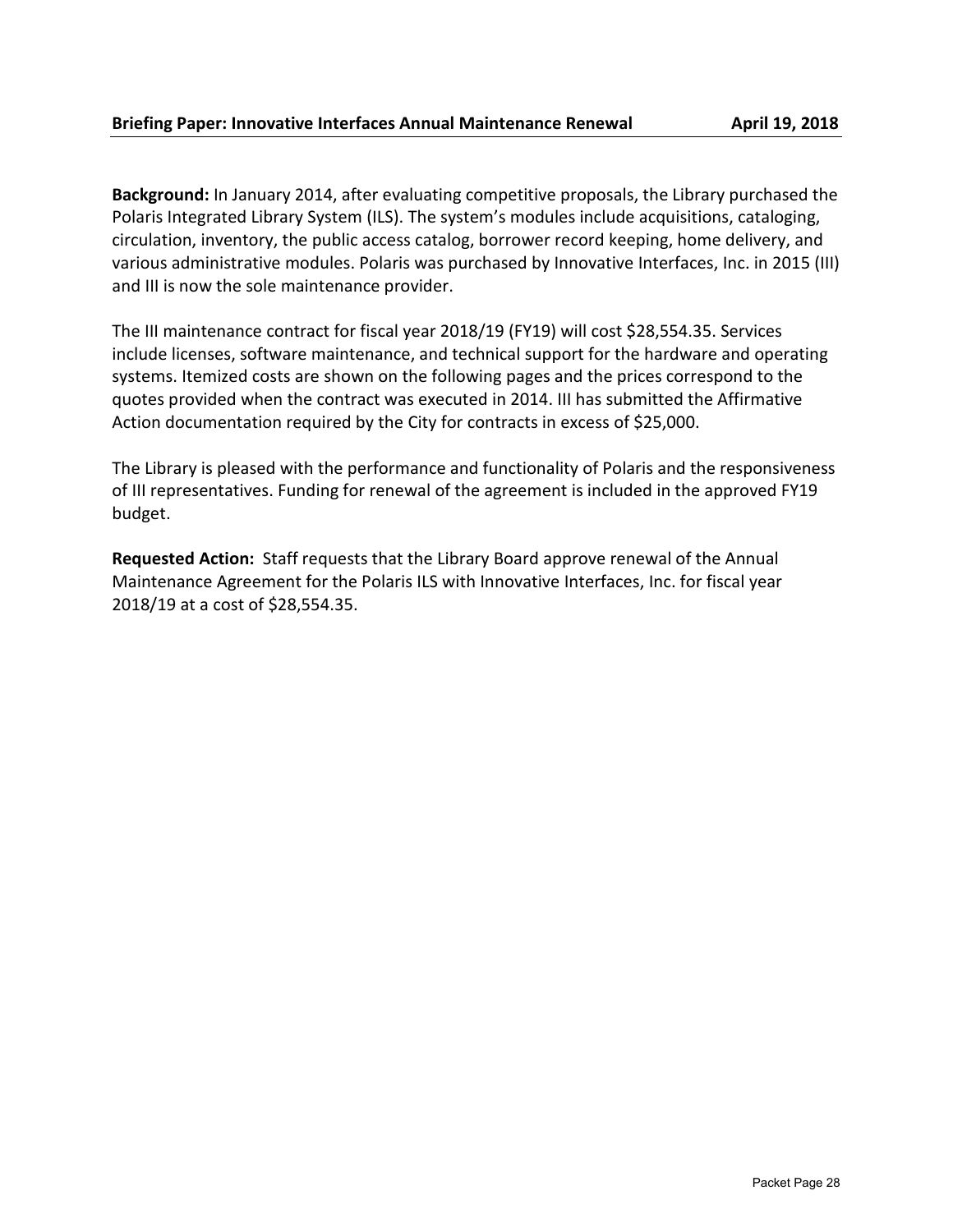# **iii** innovative

Innovative Interfaces, Inc. 5850 Shellmound Way Emeryville, CA 94608 510.655.6200 billing@iii.com

**Bill To**

Ames Public Library 515 Douglas Avenue Ames IA 50010 United States

# **Invoice**

Page 1 of 2

**Invoice Date** 3/23/2018 **Terms**

**PO # Due Date** 6/30/2018<br> **Site Code** 6.1 AMES1846 **Site Code AMES1846**<br> **Created From** Sales Order

**Invoice #** INV-INC17458

**Created From** Sales Order #SO-INC17393<br> **Currency** US Dollar US Dollar

| Qty | <b>Description</b>                               | <b>Unit Price</b> | <b>Amount</b> |
|-----|--------------------------------------------------|-------------------|---------------|
| 60  | Polaris Staff User Licenses Maintenance          | 265.56666         | 15,934.00     |
| 1   | Polaris API Maintenance                          | 1,638.999999      | 1,639.00      |
| 1   | Polaris Collection Agency Manager Maintenance    | 573.99999996      | 574.00        |
| 1   | Polaris Community Profiles Maintenance           | 327.99999996      | 328.00        |
| 1   | Polaris EDI Maintenance (Baker & Taylor)         | 136.50            | 136.50        |
| 1   | Polaris EDI Maintenance (Midwest Tape)           | 136.50            | 136.50        |
| 1   | Polaris Export Express Maintenance               | 327.99999996      | 328.00        |
|     | Polaris Inventory Control Maintenance            | 546.00            | 546.00        |
| 1   | Polaris Mobile PAC Maintenance                   | 546.00            | 546.00        |
|     | Polaris Outreach Services Maintenance            | 546.00            | 546.00        |
| 1   | Polaris PowerPAC Children's Edition Maintenance  | 546.00            | 546.00        |
| 1   | Polaris Server Software Maintenance              | 0.00              | 0.00          |
| 1   | Polaris Simply Reports Maintenance               | 819.99999996      | 820.00        |
| 1   | <b>Polaris URL Detective Maintenance</b>         | 164.00000004      | 164.00        |
| 7   | <b>Polaris Self Check Station Maintenance</b>    | 98.28571404       | 688.00        |
| 1   | Polaris RFID Integration Maintenance             | 873.99999996      | 874.00        |
| 1   | Polaris Annual Database Sync Service             | 217.35            | 217.35        |
| 1   | Polaris Automatic Authority Control Subscription | 1,800.00          | 1,800.00      |
| 1   | Polaris OverDrive Integration Subscription       | 1,350.00          | 1,350.00      |
|     | Polaris Syndetics Subscription                   | 1,380.999999      | 1,381.00      |
|     |                                                  |                   |               |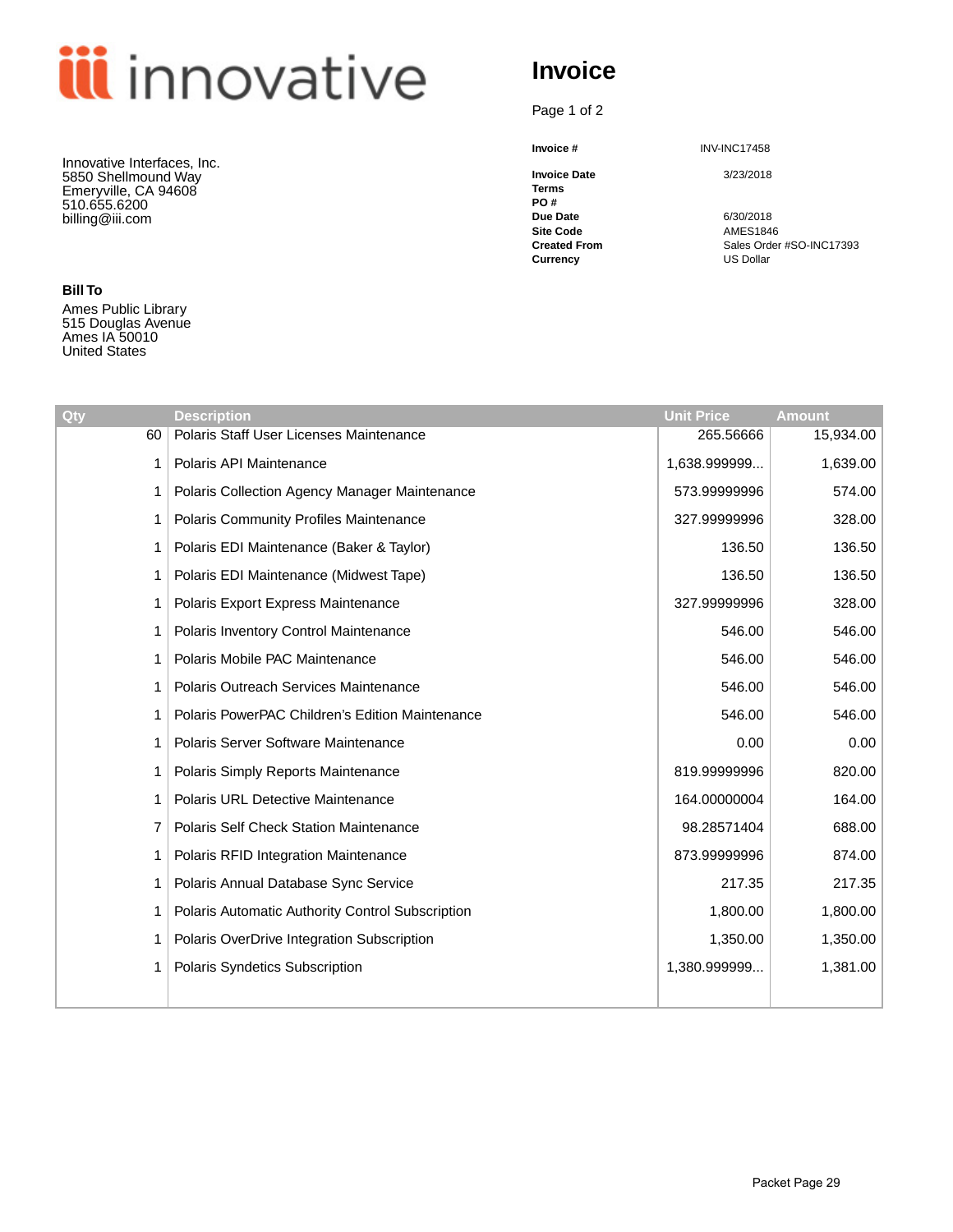

## **Invoice**

Page 2 of 2

**Invoice #** INV-INC17458

Innovative Interfaces, Inc. 5850 Shellmound Way Emeryville, CA 94608 510.655.6200 billing@iii.com

| Qty | <b>Description</b>                        | <b>Unit Price</b>                 | <b>Amount</b>              |
|-----|-------------------------------------------|-----------------------------------|----------------------------|
|     | Year 5 of 5<br>1 July 2018 - 30 June 2019 |                                   |                            |
|     |                                           | <b>Total</b><br><b>Amount Due</b> | 28,554.35<br>US\$28,554.35 |

Please remit electronically to:<br>Bank of America, N.A.<br>ABA/Routing Code: 026009593<br>SWIFT: BOFAUS3N<br>Beneficiary: Innovative Interfaces Incorporated<br>Beneficiary Account: 1416200046

For payments remitted by check via regular mail: Innovative Interfaces, Inc PO Box 74008010 Chicago, IL 60674-8010

For payments remitted by check via FedEx and/or UPS:<br>Bank of America Lockbox Services<br>Innovative Interfaces, Inc<br>LBX #74008010<br>540 W Madison, FL 4<br>Chicago, IL 60661

FEIN 94-2553274 For billing inquiries contact us at: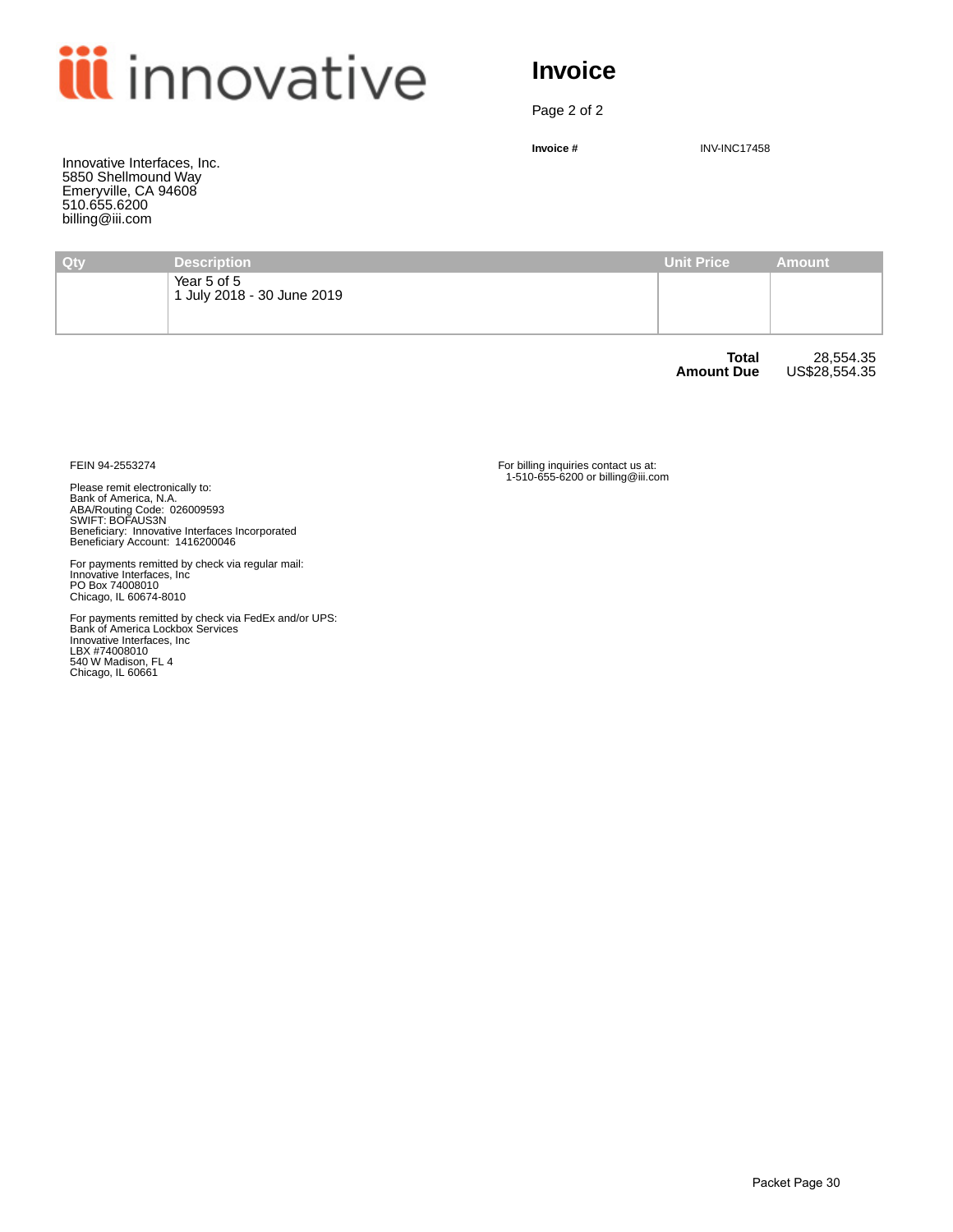## **FY19 Custodial Contract**

#### **BOARD OF TRUSTEES AMES PUBLIC LIBRARY APRIL 19, 2018**

Be it resolved that the Board of Trustees, Ames Public Library, approves renewal of the contract for custodial services for fiscal year 2018/19 with Nationwide Office Care in the amount of \$94,100.86.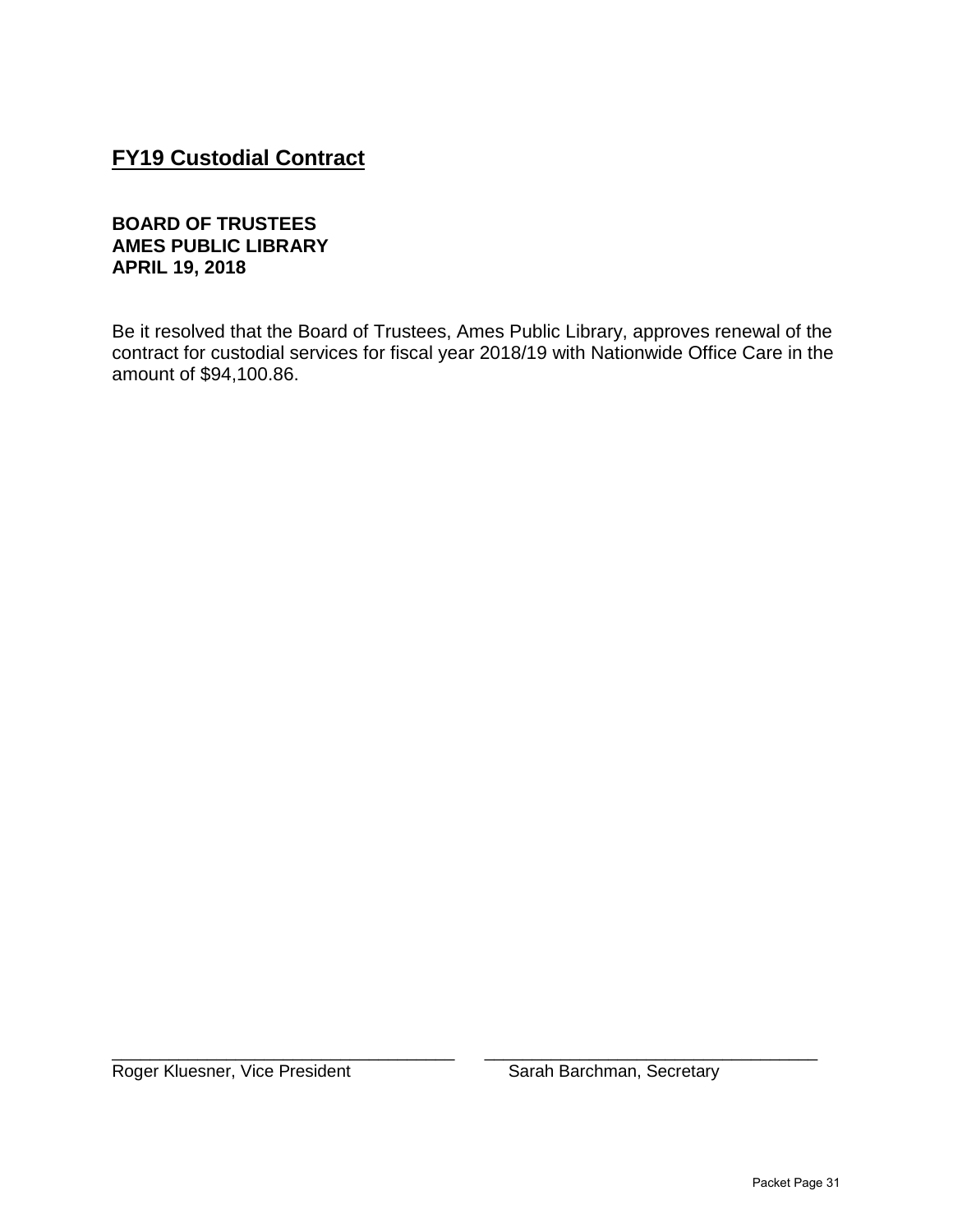**Background:** The annual contract for custodial services with Nationwide Office Care runs through June 30. The contract was first awarded in 2015 and included four optional renewal periods. The Library is pleased with Nationwide's services and would like to renew for the fourth and final period—July 1, 2018 through June 30, 2019.

A price of \$16.87 per hour for fiscal year 2018/19 (FY19) was quoted when bids for the Library's custodial work were originally solicited. Under the terms of the contract, the Library pays for actual hours worked and the number of total hours per year fluctuates, depending on which days are holidays.

It has been estimated that 5578 hours of service will be required next year, bringing the FY19 contract total to \$94,101. This amount was included in the FY19 approved budget and reflects the additional 16 hours per week that were requested.

Nationwide Office Care's representatives work closely with Library staff to ensure high quality results and accommodate the timing of Library activities and public events. The firm completed Affirmative Action documentation and submitted it to the City Manager's Office on April 5. Approval of the Library Board and City Council is required at this time to allow staff to initiate a purchase requisition in excess of \$50,000.

**Requested Action:** Administration requests authorization to extend the contract with Nationwide Office Care for FY19 custodial services the amount of \$94,100.86. City Council approval will be requested on April 24.